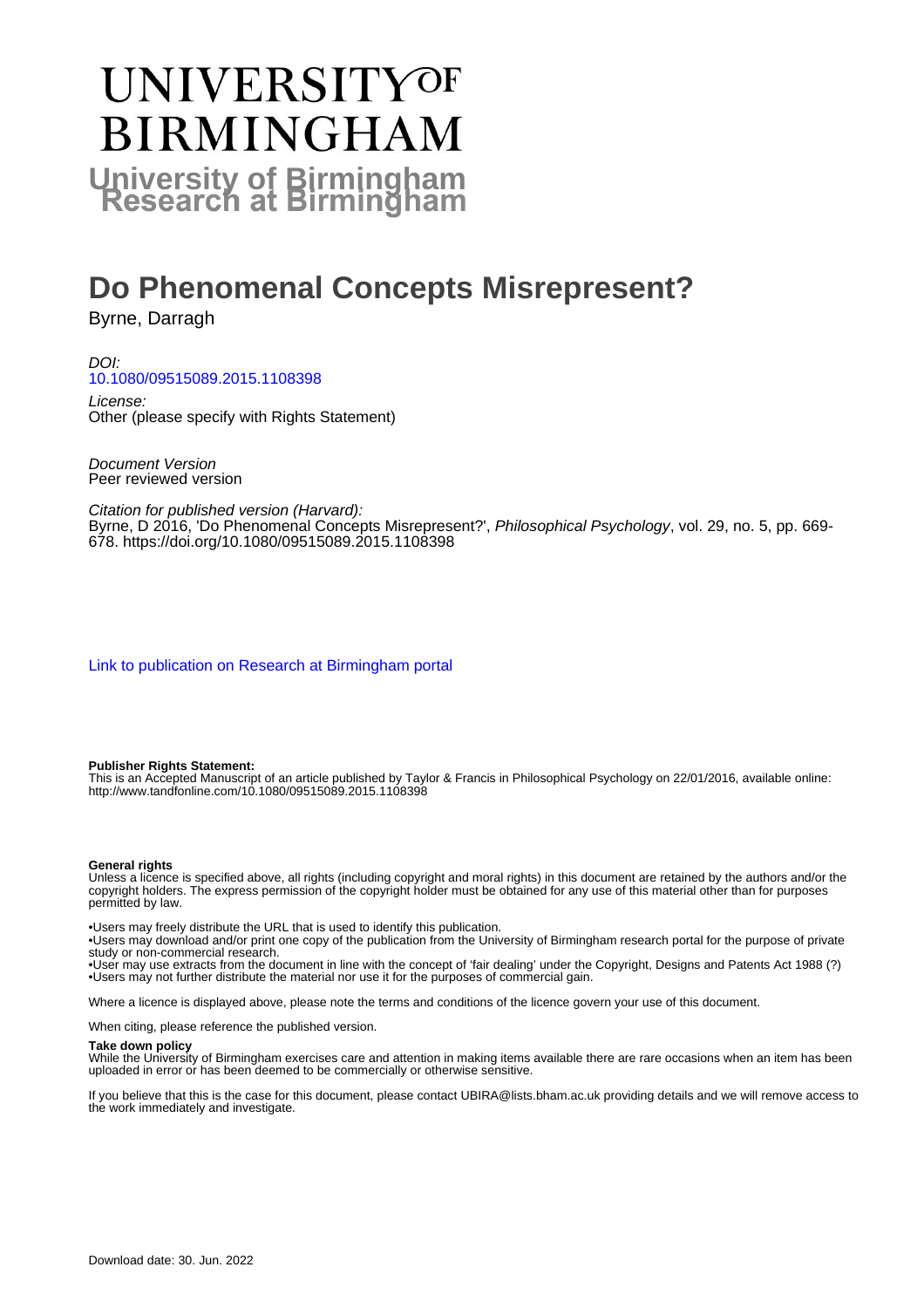# **Do Phenomenal Concepts Misrepresent?**

Darragh Byrne, University of Birmingham, UK

### *Abstract:*

Many contemporary physicalists concede to dualists that conscious subjects have distinctive "phenomenal concepts" of the phenomenal qualities of their experiences. Indeed, they contend that idiosyncratic characteristics of these concepts facilitate responses to influential anti-physicalist arguments. Like some some other critics of this approach, James Tartaglia maintains that phenomenal concepts express contents that conflict with physicalism, but as a physicalist, the moral he distinctively draws from this is that phenomenal concepts *misrepresent*. He contends further that the contemporary physicalists' account cannot accommodate this feature, and that in consequence, physicalists should abandon phenomenal concepts and return to the "Identity Theory" championed by Place and Smart in the 1950s. I respond to Tartaglia by identifying lacunae in his interpretation of contemporary physicalism, and arguing that phenomenal concepts as conceived by the contemporary physicalists do not express contents that support either dualist or physicalist metaphysics: they are "metaphysically neutral".

Most of us think that mental states and their properties are physical or functional, but very few would defend that metaphysical theory with an argument based on introspective evidence. Thoughts and sensations do not "present themselves" *as* physical. The correct metaphysical theory of consciousness is not "revealed" to conscious subjects through consciousness itself. A central component of a popular contemporary physicalist position is the idea that conscious subjects have distinctive "phenomenal concepts" that refer *directly* to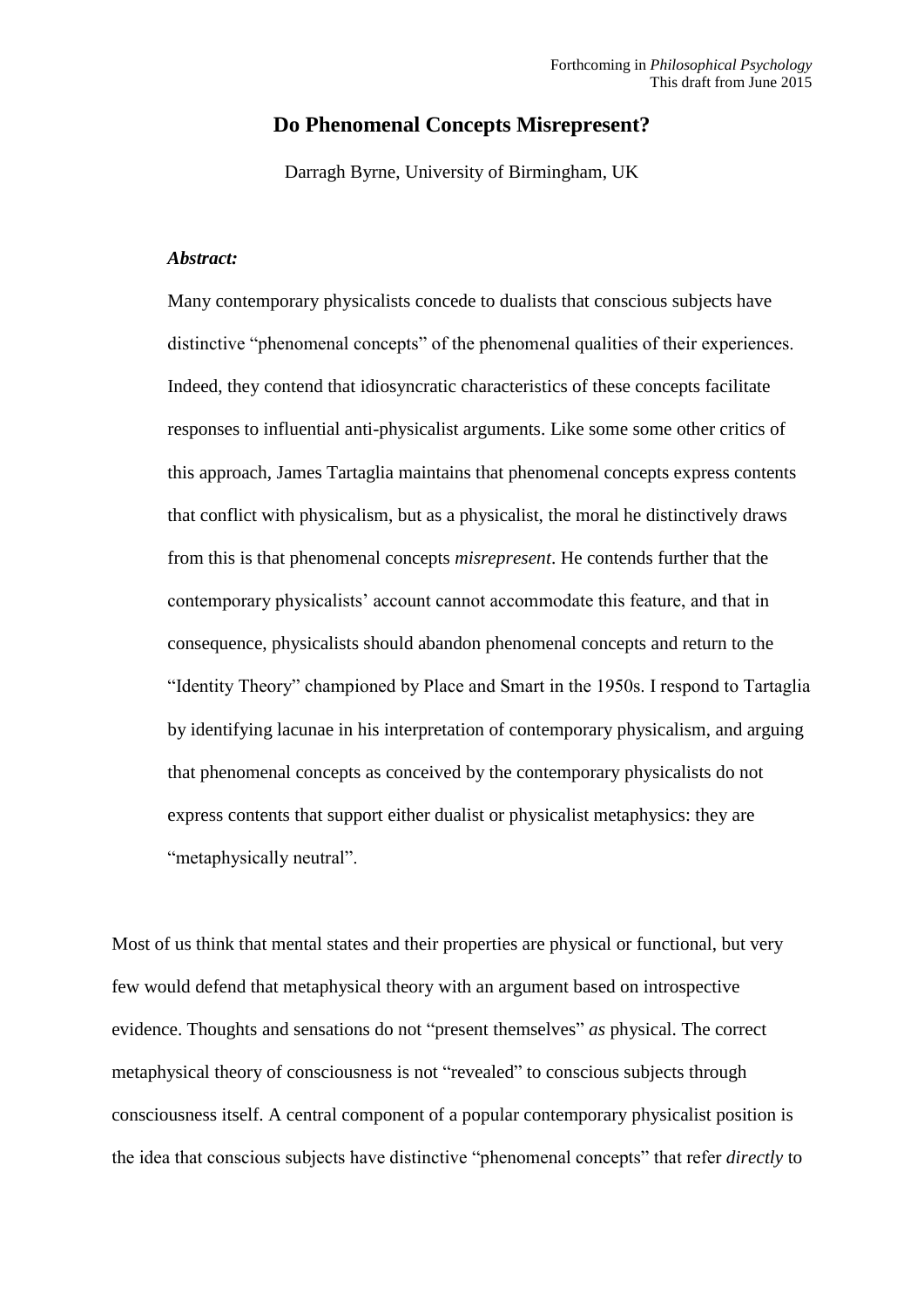what it is like for them to undergo their experiences. According to James Tartaglia  $(2013)^1$ this idea conflicts with the fact that experiences do not present themselves as physical. Tartaglia's reasons for holding this are natural, important, and prima facie compelling; however as I shall explain in this note, they are based on misunderstandings of the physicalists' conception of phenomenal concepts.

### *1. Tartaglia's Misrepresentation Thesis*

As Tartaglia explains, the reason 1950s physicalists<sup>2</sup> were not threatened by the observation that sensations and other mental states do not introspectively appear to be physical is that the physicalists held that our concepts of all of these states are "topic neutral" and, in effect, *functional:* causal role concepts whose contents are "fixed extrinsically by the circumstances" in which they typically occur rather than by anything intrinsic [to their referents]" (p.  $818$ )<sup>3</sup>. In response, critics argued that at least for sensations, that conception of our introspective thinking is implausible. It seems that we can conceive of disembodied minds, zombies, qualia inversion etc., and that to do so we utilize concepts of "what it is like" for us to be conscious which are not functional concepts, and indeed which capture features that are intrinsic and essential to conscious experiences. Since the 1990s it has become fairly orthodox for physicalists to concede that point to the anti-physicalists — to concede that conscious subjects have distinctive "phenomenal concepts" (hitherto, 'PC's) of what it is like for them to undergo their experiences, and that these concepts do not have functional contents. These contemporary physicalists<sup>4</sup> (whom I shall hitherto label the 'PC theorists') maintain that what is especially distinctive about PCs is that they refer *directly* to their (physical or functional) referents. Most concepts, they assume, refer by way of association with (accidental) features of their referents: e.g. the concept, WATER is associated with water's liquidity, transparency, potability etc., and its referent is fixed as the substance that happens to exhibit those features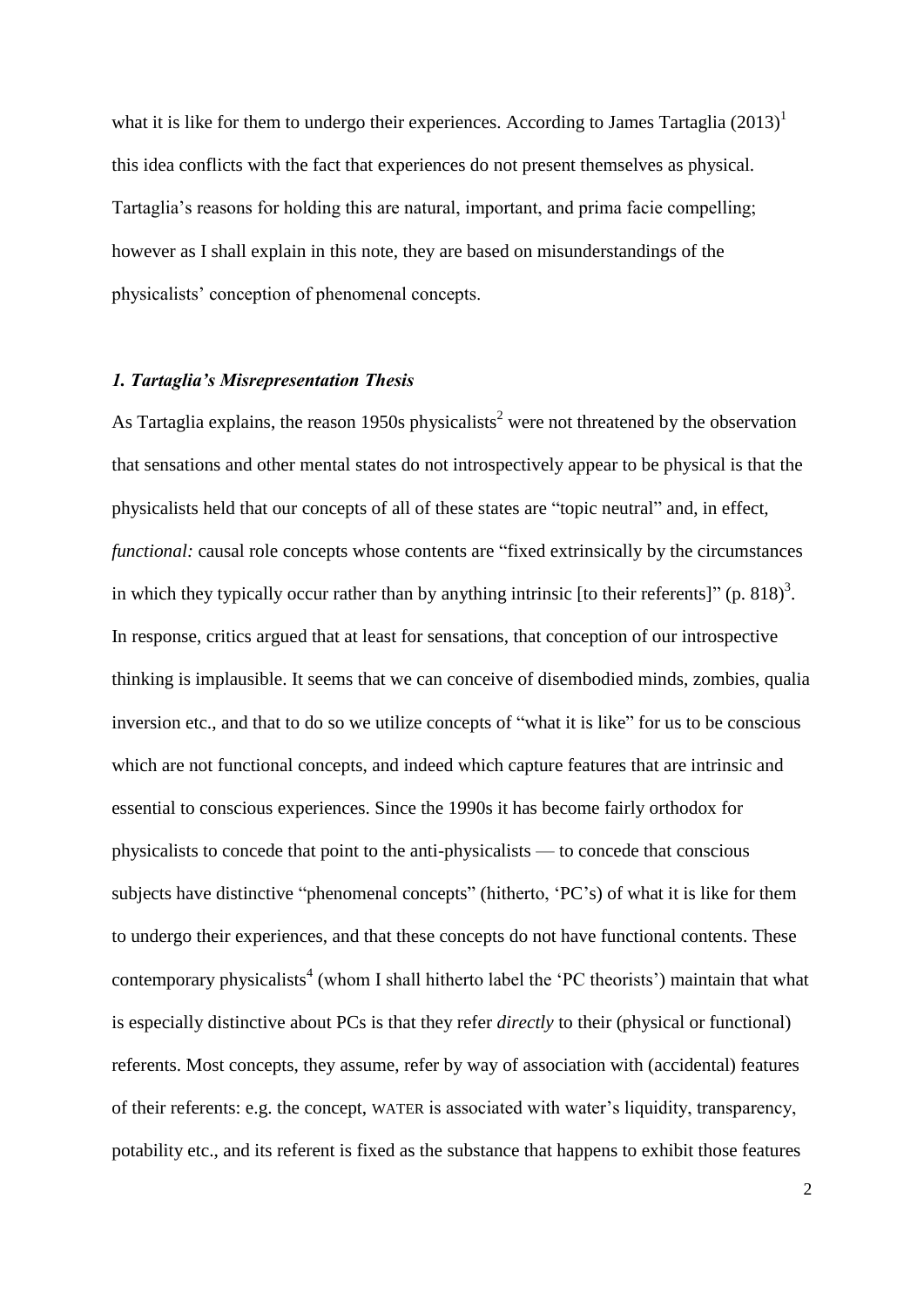in the actual world.<sup>5</sup> In contrast, say the PC theorists, the contents of PCs are (all but) exhausted by their referents. This relation of direct reference allows the PC theorists to concede to their opponents that by expressing what it is like to undergo experiences, PCs represent intrinsic and essential properties of those experiences. However they argue that direct reference also implies that (and explains why) PCs are not a priori connected to the "physical concepts" we use to think about physical/functional properties as such, and that this in turn allows us to explain away the epistemic data that feature in influential anti-physicalist arguments in a manner which is consistent with physicalism about PC's referents. Thus, e.g. it explains why zombies, disembodied minds and qualia inversions are conceivable (though metaphysically impossible).

Why does Tartaglia think that introspection's failure to reveal the physicality of experiences is problematic for these contemporary physicalists? The answer is that the physicalists' account of this introspection is in terms of PCs, and according to Tartaglia, PCs not only fail to reveal that their referents are physical — worse, they represent them as *non*physical: "phenomenal concepts are dualist concepts" (p. 820), "loaded with ontological significance: if you conceptualize conscious experience in this way, you will inevitably [...] represent it as having a nature that physicalism cannot accommodate" (p. 828). This idea is not altogether new. E.g. Nida-Rümelin (2007) proposes that possession of concepts of various kinds – including PCs – affords subjects with "grasps" of properties – where to "grasp" a property is to "understand what having that property essentially consists in" (2007, p. 307); and she defends property dualism by arguing that subjects who possess PCs and also appropriate "physical concepts" can know by dint of these grasps (and so a priori) that they are not co-extensive. In a related spirit, Goff (2011) defends an epistemic thesis slightly weaker than Nida-Rümelin's, i.e. that PCs are "translucent", which is to say that each one "reveals part (but not all) of the nature of its referent" (2011, p. 194); and he argues that the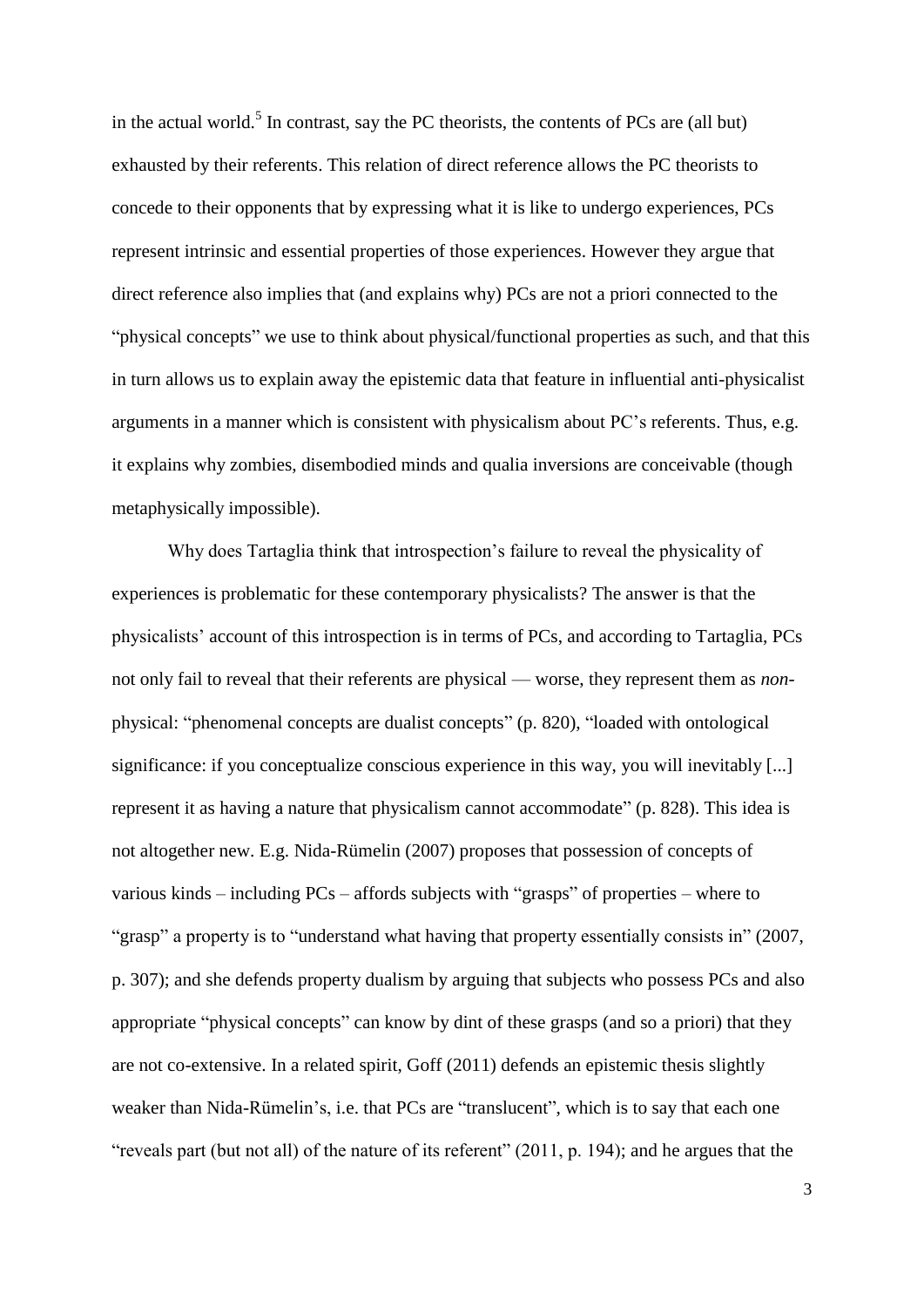physicalist position I described above is not consistent with this. But although Tartaglia would sympathize with these philosophers' contentions that PCs present their referents in a way we cannot reconcile with physicalism, the distinctive thing about his position is the idea that in doing so, they *misrepresent* those referents. According to his version of physicalism, there simply are no properties of the kind represented by PCs: "phenomenal qualities" are "mythological" (pp. 819, 820, 833).

Tartaglia's position is also distinctive in that it involves two arguments I have not encountered before. But before examining these, let us briefly take a closer look at Tartaglia's intriguing idea that phenomenal concepts misrepresent.

Prima facie, it is not altogether clear just how revisionary/eliminativist he intends his theory to be. His approach is deeply historicist, and he is interested in the historical evolution not only of philosophers' theoretical concepts of mind, but also that of our ordinary, "pretheoretical" concepts. He suggests that our general concept of consciousness is a complex one which acquired a phenomenal component as a result of dualist thinking in the seventeenth century. But this component is dispensable, he thinks. Just as a primitive (person or community's) complex concept WHALE which (mis)represented whales as a kind of fish might evolve over time into one in which the fish component was replaced so that the concept came to represent whales as mammals, so our general concept of consciousness might evolve into one bereft of the phenomenal component: and what this remainder would amount to, he suggests, is a "topic neutral", functional concept of the kind championed by the 1950s physicalists.

Tartaglia's idea that our general concept of consciousness is in this way complex, with both phenomenal and functional components, is plausible, but it is worth asking where the phenomenal component came from. I presume the idea is that it is some kind of abstraction from individual PCs of individual phenomenal qualities<sup>7</sup>; but Tartaglia's account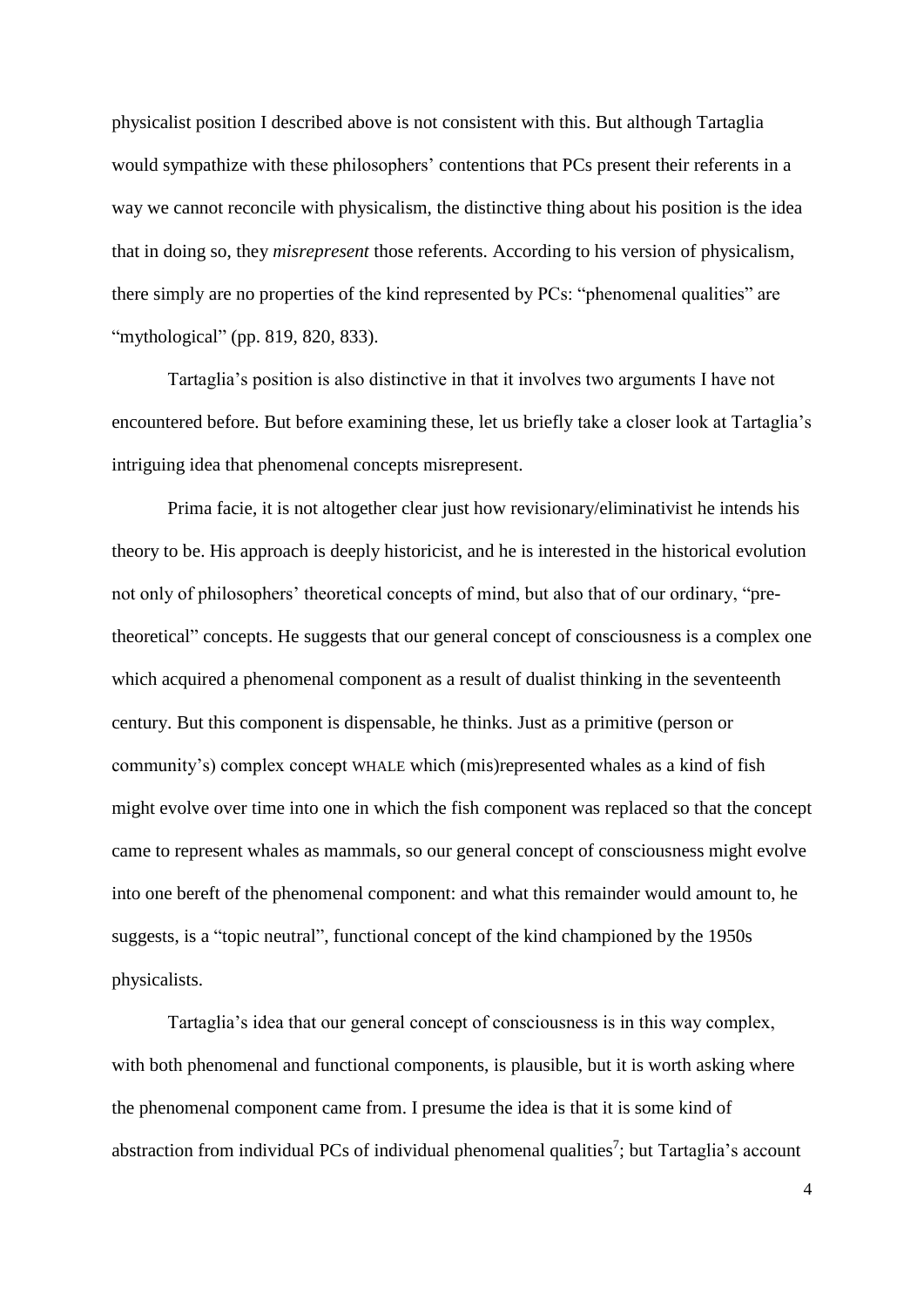of the latter is contentious. At times he seems to suggest that they too are anachronistic inheritances from dualist theory, and while that is unsurprising given his belief that they have dualist contents, it seems to beg the question against the PC-theorists' contention that their contents are exhausted by their referents. According to their advocates, PCs are distinctive in that they are not protean units of social cognitive currency. They are personal/individualistic — acquired not through immersion in a culture, but through episodes of introspective attention. If Tartaglia's view is that there are no phenomenal qualities, then given the way that PC theorists characterize phenomenal concepts, he ought perhaps to hold not that they misrepresent, but that there are none.

An alternative is to interpret Tartaglia as holding that the more specifically-focussed individual PCs which inform our general concept of consciousness are more complex than PC theorists suppose: as concepts that (mis)represent experiences as having phenomenal qualities, but which also represent further, functional properties of those experiences. Tartaglia writes of PCs referring to "experiences" (p. 3) and "conscious states" (p. 17), and as these are, plausibly, complex entities, this supports this interpretation. However the advocate of PCs is likely to complain that her idea was that PCs refer not to experiences or states per se, but merely to their phenomenal *properties*. 8

At any rate, the contemporary physicalists that Tartaglia has in mind do not mean to construe PCs as misrepresentations. Their concession to philosophers critical of older forms of physicalism is that there is something it is (essentially) like to undergo an experience, and it is precisely that which they consider PCs to represent. Thus, as Tartaglia acknowledges, Loar (1990/97, p. 602) describes his approach as one which "take[s] the phenomenology at face value", and other PC theorists would concur. If as these physicalists maintain, the content of a PC is exhausted by its referent, it is hard to see how a PC *could* misrepresent. It is even harder to understand how such a concept could have a specifically *dualist* content –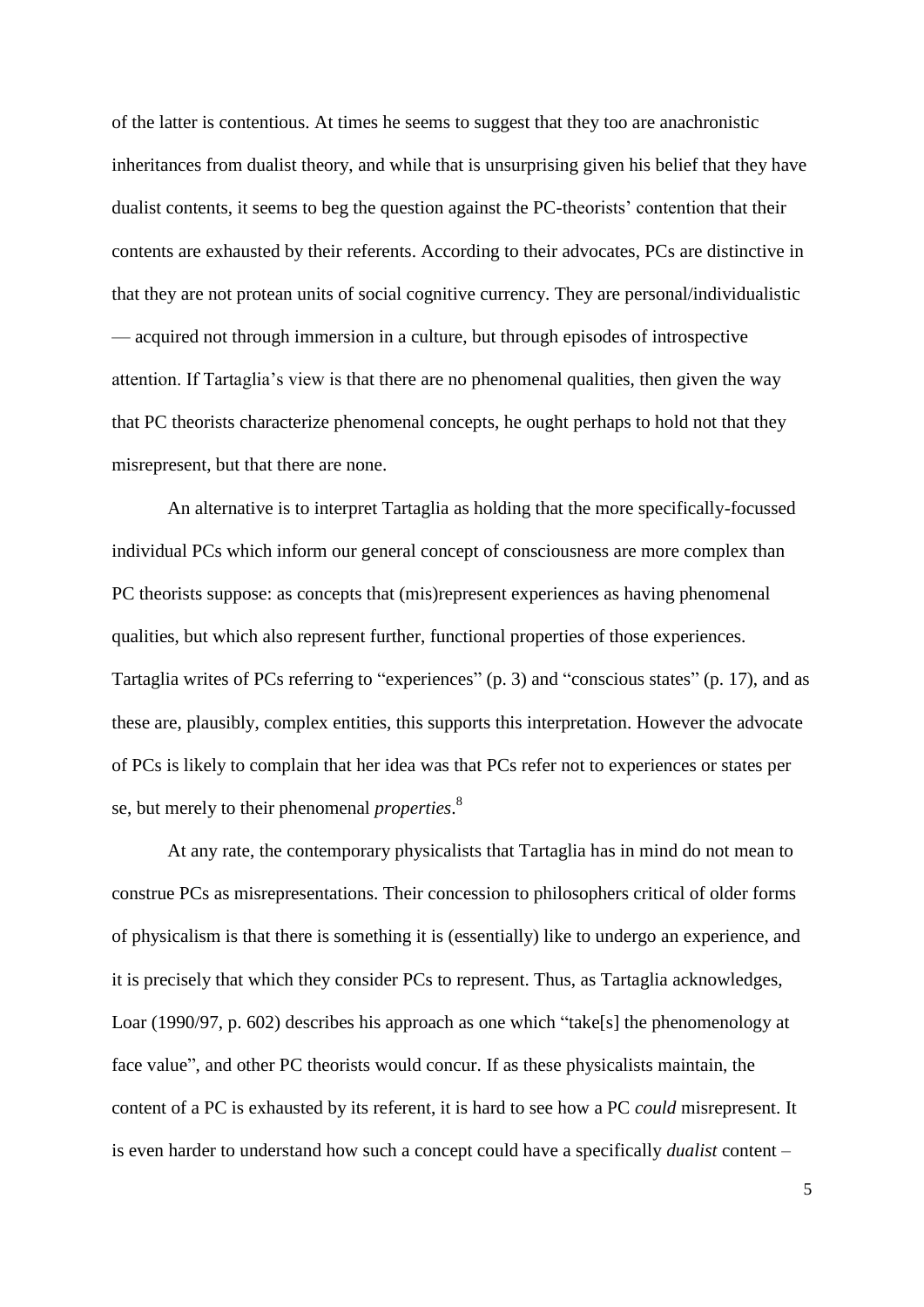how it could somehow represent its referent as non-physical. I would suggest that the notions of physicality and non-physicality relevant to the metaphysics of consciousness are highly complex, theoretical philosophical ones which developed over centuries of intellectual evolution and whose precise significances are still very much foci of fraught debate.<sup>9</sup>

My view – which I think I share with all or most PC theorists – is that PCs do not misrepresent. But this is not because they represent their referents accurately as physical/functional – it is because they represent them neither as physical nor as nonphysical. Even though they are not functional concepts, PCs are "topic neutral" as far as the metaphysics of their referents are concerned. I shall discuss Tartaglia's two main arguments for the misrepresentation thesis in reverse order.

# *2. Tartaglia's "Direct" Argument*

Tartaglia regards his second argument for the misrepresentation thesis as the more "direct" (p. 821) of the two. It turns on the way in which advocates of PCs endorse the Cartesian claim which is also central to Kripke's (1980) analysis, that phenomenal qualities are introspective *appearances*: there's no appearance-reality distinction for phenomenal qualities. Although this is difficult to understand, it seems to fit well with the PC theorists' conception of PCs as directly referring:

[We] do not conceptualize the underlying reality of a conscious experience in the way we conceptualize the underlying reality of a natural kind like gold indirectly on the basis of its golden appearance, because in the case of conscious experiences, the appearance *is* the reality being conceptualized. (p. 826)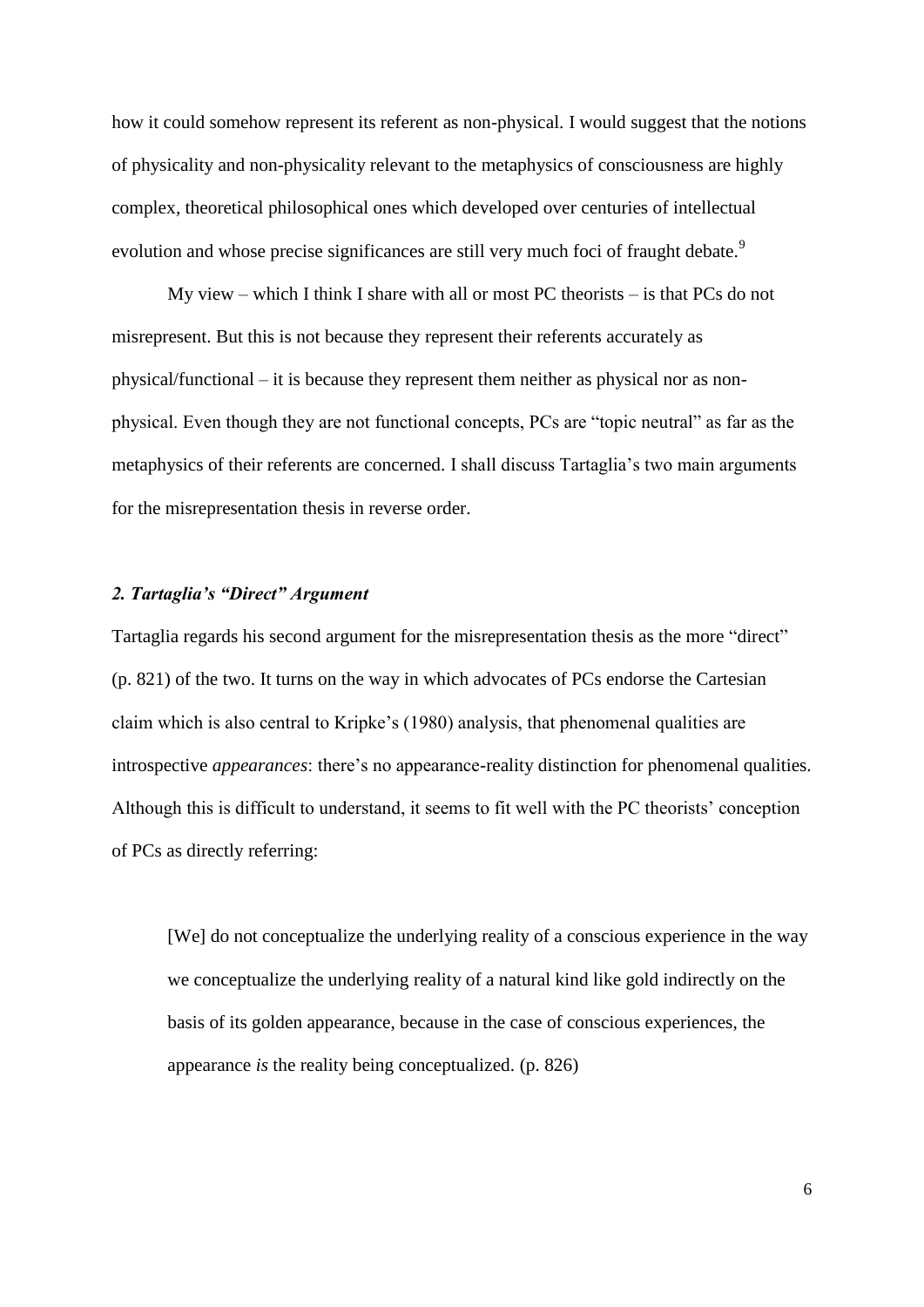Now, if phenomenal qualities are physical or functional, as physicalists maintain, it follows that certain physical/functional properties are introspective appearances. E.g. (following Tartaglia's use of a hoary old place-holder) if (the phenomenal quality of) pain is the stimulation of c-fibres, then since that phenomenal quality is no less and no more than an introspective appearance, it follows that c-fibre stimulation is an introspective appearance (pp. 828-9).

This consequence is puzzling, at least prima facie, and so Tartaglia spends some time investigating whether it might be underwritten by an illegitimate substitution into an intensional context. To see what he means, consider the following inference: *Hesperus is Phosphorus; Hesperus appears red; So, Phosphorus appears red.* If we suppose that Venus appears red under the (evening) mode of presentation associated with the name 'Hesperus', but not under the (morning) one associated with 'Phosphorus', then there is a clear sense in which this inference is invalid and has a false conclusion. However, Tartaglia urges, nothing analogous to this is going on in the phenomenal case we are considering, because the introspective appearances of phenomenal qualities as conceived by advocates of PCs are not contingent modes of presentation of them in a manner analogous to that in which the evening-time red appearance of Venus is a contingent mode of presentation of it.

Up to here I am in agreement with Tartaglia, and I concede that the idea that introspective appearances are physical properties is hard to understand. But I worry that his next step, in which he derives a striking metaphysical conclusion, is much too swift:

This conclusion is incompatible with physicalism, [...] because the concept of c-fiber stimulation, to which physicalists must grant sole ontological authority, has nothing to do with introspective appearance; a scientist would not have to mention introspection in order to explain what c-fiber stimulation is.  $(p. 829)$ .<sup>10</sup>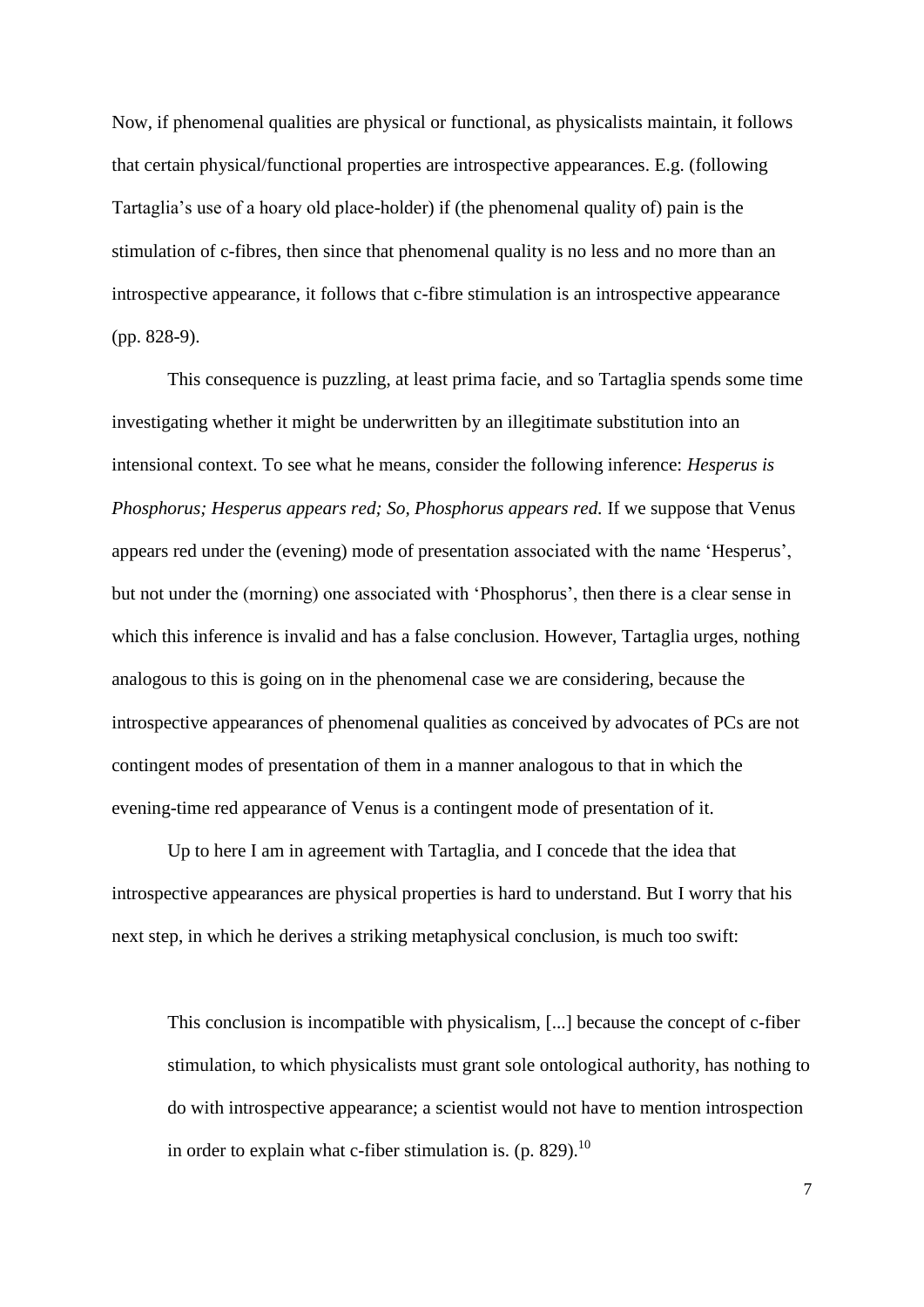How plausible is this? To explain what the property of c-fibre stimulation is, would a scientist have to mention introspective appearance? And if not, does that support Tartaglia's misrepresentation thesis? As I conceded above, the idea that introspective appearances are physical properties is prima facie puzzling. On the other hand I think we can disperse at least some of that prima facie puzzlement by reminding ourselves that the physicalist regards phenomenal qualities as physical *or functional*, and to me at least, the contention that an appearance is a functional property (even one with physical realizers) seems a good deal easier to countenance than the idea that it is a categorical physical property. I suggest that our intuitive conception of firing c-fibres is a conception of something rather categorical and concrete – cellular threads conducting electrical signals? – but of course 'firing c-fibres' was only ever meant to be a place-holder for a more sophisticated neurophysiological description, and the idea of a *functional* neurophysiological property is altogether more abstract. Appearances are, I suggest, *relations* of a certain kind between agents and the subject-matters of their perceptions (or here, introspections) and while it is very difficult intuitively to understand how vibrating cellular threads could amount to relations, the idea that functional properties (albeit with categorical physical realizers) could be perceptual relations is easier to countenance.

I have been arguing that Tartaglia's appropriation of the popular place-holder, 'firing c-fibres' threatens to distort the debate a little by distracting us from the likelihood that the best physicalist account of phenomenal properties might well turn out to be one according to which they are *functional* rather than categorical physical properties. To indemnify against this distortion for the remainder of this note I shall use the neutral label 'n' to denote the physical or functional neurophysiological property that, according to physicalists, will one-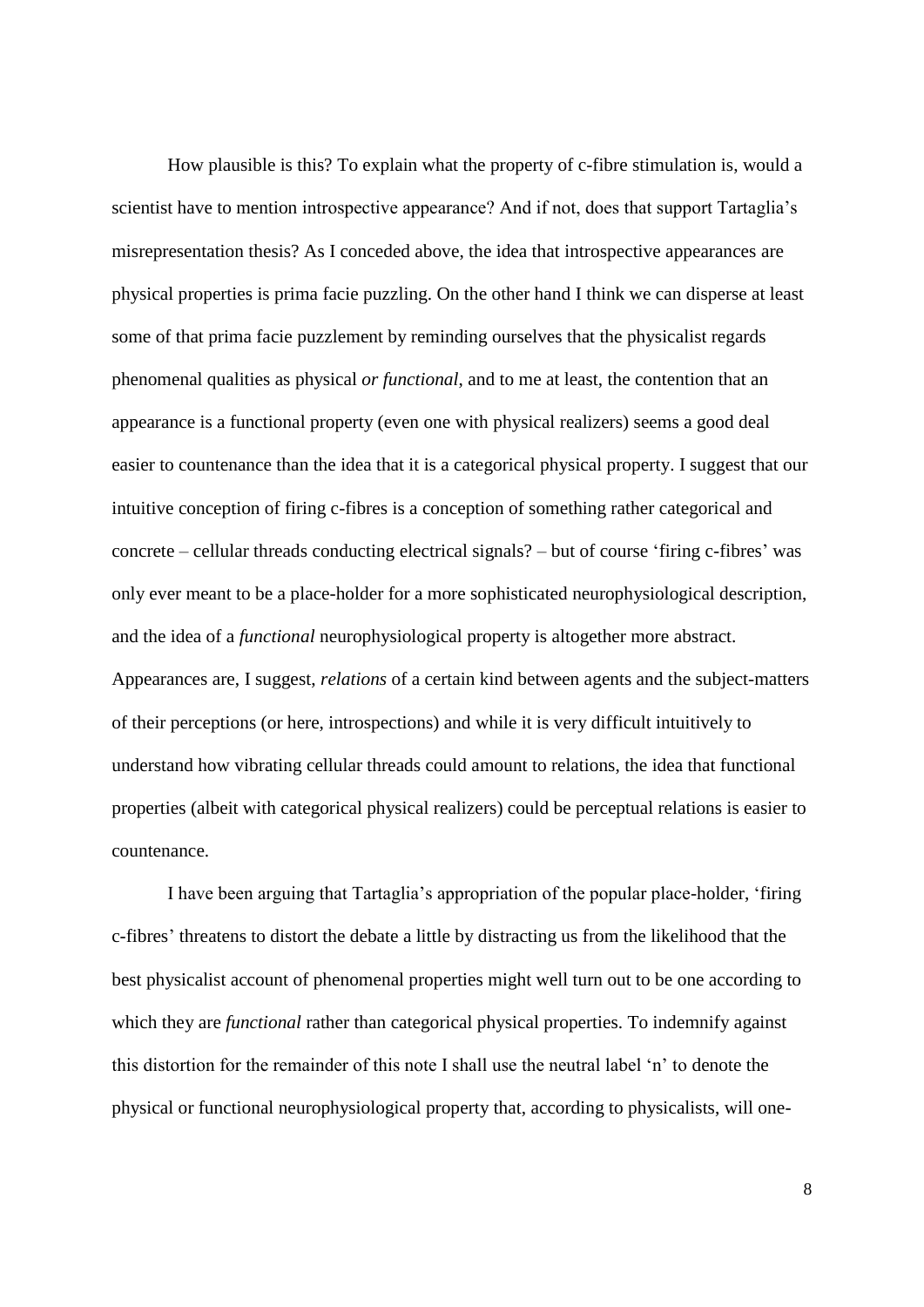day be identified with the phenomenal character of pain. So our question is: to explain what n is, would a neuroscientist need to mention introspective appearance?

I suggest that the answer we give to this depends on what we mean when we write of a scientist 'explaining what n is', but that no plausible interpretation of this supports Tartaglia's contention that PCs misrepresent. Scientists' explanations of things typically utilize scientific concepts – paradigmatically, the "physical concepts" we use to think about physical/functional properties as such, and which we encountered earlier as paradigmatic examples of concepts from which PCs are held by their advocates to be conceptually insulated. One way to address the question whether a scientific explanation of n would have to mention introspective appearance is to ask whether the concept, INTROSPECTIVE APPEARANCE is a "physical concept" of this sort.

If INTROSPECTIVE APPEARANCE is itself a *phenomenal* concept, or at least a concept with a phenomenal component or components (like the general concept of consciousness we considered in §1) then we can expect PC theorists to insist that it is not a physical concept, and I suspect Tartaglia would agree. On the other hand, I do not think it is entirely obvious that INTROSPECTIVE APPEARANCE is a PC. Perhaps it belongs to the theories of folk psychology and scientific psychology, and will one day be analysed in functional terms; perhaps it is a concept that someone with no experience of introspective appearances (like a version of Jackson's (1982) Mary) could, in principle, acquire. And if INTROSPECTIVE APPEARANCE is a scientific, physical/functional concept, then physicalists can insist that Tartaglia is just wrong to assume that a scientific explanation of n would not mention introspective appearance.

On the other hand, the fact that we have more finely-focussed PCs of individual phenomenal qualities suggests that INTROSPECTIVE APPEARANCE is also a PC, formed in part by abstraction from the finer-grained concepts, like the general concept of consciousness I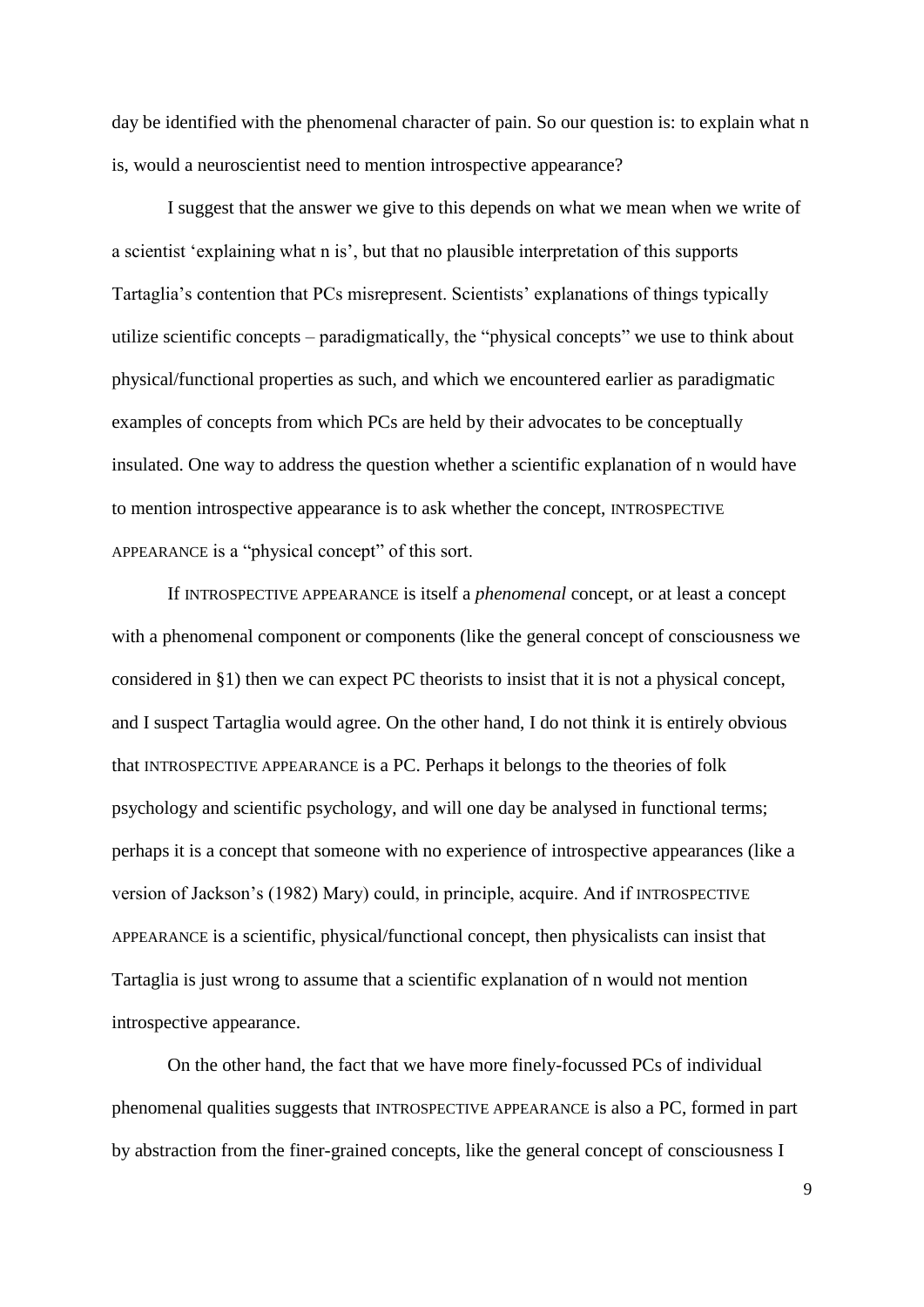discussed in §1. And even if it is not, Tartaglia could simply transpose his claim into one involving one of these finer-grained concepts. E.g., since WHAT IT IS LIKE TO BE IN PAIN is, presumably, not a physical concept, a scientific explanation of n cannot be expected to make use of *it*. For brevity's sake, I shall for the remainder of this section ignore this complication and assume that INTROSPECTIVE APPEARANCE itself is not a physical concept.

In this case we can agree with Tartaglia that a scientist's explanation of n would not mention introspective appearance. But even if n *is* an introspective appearance, a physicalist might accept this result with equanimity if she thinks that to give a scientific explanation of what something is, a scientist does not need to mention *all* of its features. To this Tartaglia would surely respond that what the problematic contention we are considering says is not just that being the introspective appearance of pain is *a* feature of the property of issue – it is that that it is its most salient feature, (in some sense) its *essence*. As we saw above, PC theorists endorse the Kripkean contention that the phenomenal quality of pain just is an introspective appearance, and e.g. Loar is happy to explain his theory of PCs' direct semantics in terms of their affording "direct grasp of [the phenomenal quality's] *essence*" (1990/97, p. 609. Italics added). Indeed, Tartaglia writes:

[Contemporary physicalists] cannot respond that the physical concept of c-fiber stimulation tells us both what c-fiber stimulation and the introspective appearance of c-fiber stimulation is, but simply fails to conceptualize it as the latter, because it is committed to the claim that introspective appearance is the *essence* of c-fiber stimulation. (2013, p. 831. Italics added.)

To respond to this we need to ask about the notion of *essence* that is being invoked here. As Tartaglia (p. 827) mentions, when Loar uses the word 'essence', it is to illustrate his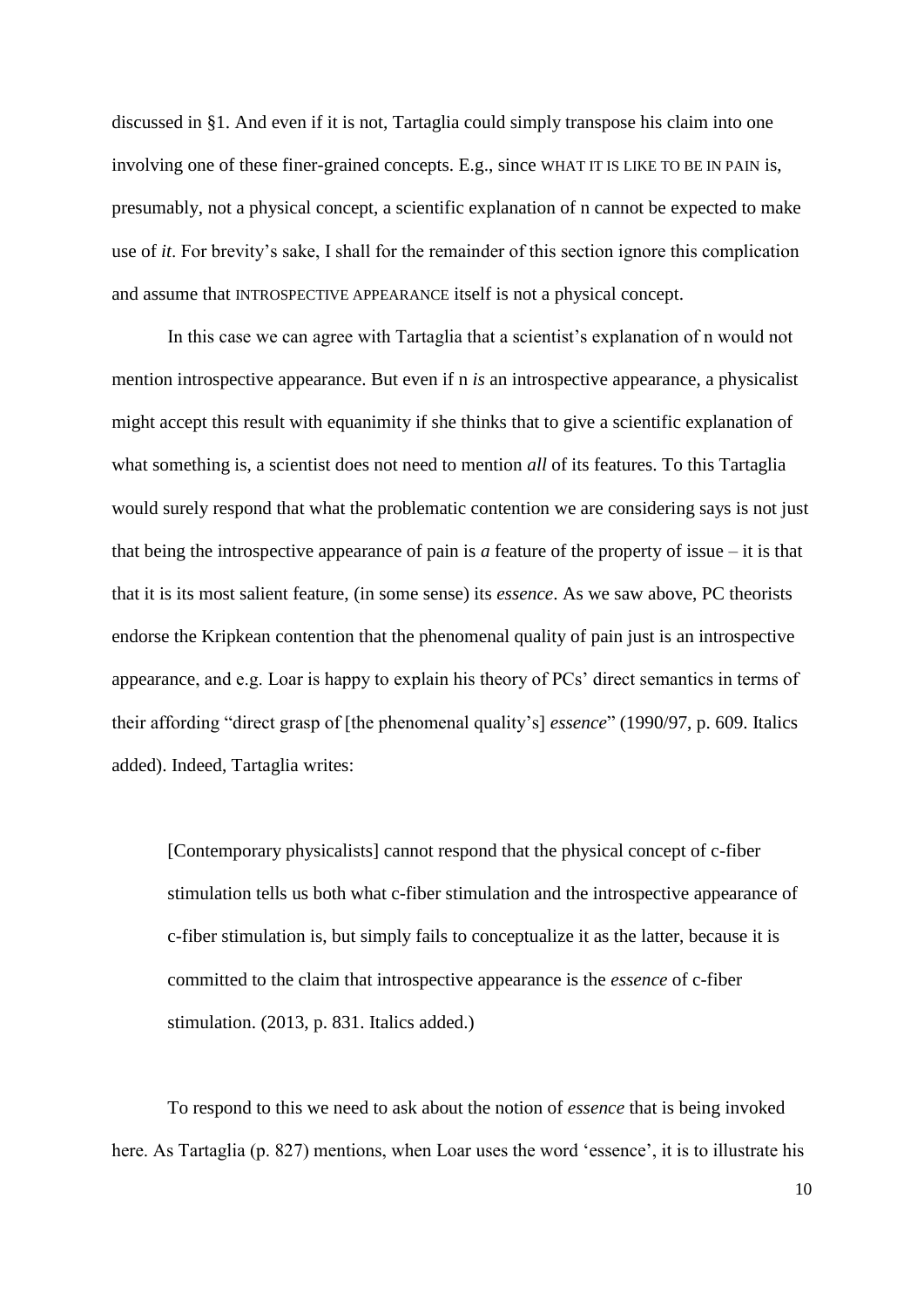contention that PCs do not refer by being associated with accidental properties of their referents (as, e.g. I suggested in §1, theorists like Loar take WATER to refer by way of its association with water's liquidity, transparency, etc.). Loar's comment is (in Hill's term, also quoted by Tartaglia (p. 828)) a "purely negative" one about how PCs do *not* refer – it is not intended as a metaphysically heavyweight pronouncement concerning the fundamental nature of consciousness.<sup>11</sup>

We could I suppose push a little against this deflationary interpretation of Loar's invocation of essence by insisting that his view cannot be *entirely* "negative". A first pass suggestion here would be that if on Loar's view, PCs do not exploit accidental properties of their referents (i.e. of phenomenal qualities), then perhaps the idea is that they exploit essential properties of those referents. But even if this is correct, I do not think the physicalist should concede that a scientific explanation of what something is must mention even all of its essential properties. Let's consider a stereotypical example of a mooted essential property. Origin essentialists contend that an animal's specific biological origins (the identity of its parents, or the zygote from which it developed) are essential properties of it – but that thesis is metaphysical, not scientific, and it does not entail that a scientific account of a given token animal has to identify its parents (or the parts of its parents from which it developed). Perhaps a scientific explanation of a given token animal ought to include information about the *kinds* of origins that animals of its kind can have (e.g. which properties its parents have to exhibit, whether they reproduce sexually or asexually, and so on) but that is not the same thing as identifying a token animal's essential properties in the metaphysical sense in focus here.

In any case, I think it would be better to interpret Loar as suggesting not that PCs exploit essential properties of phenomenal qualities, but that that they do not exploit *properties* of their referents at all – after all, he contends that they refer *directly* to those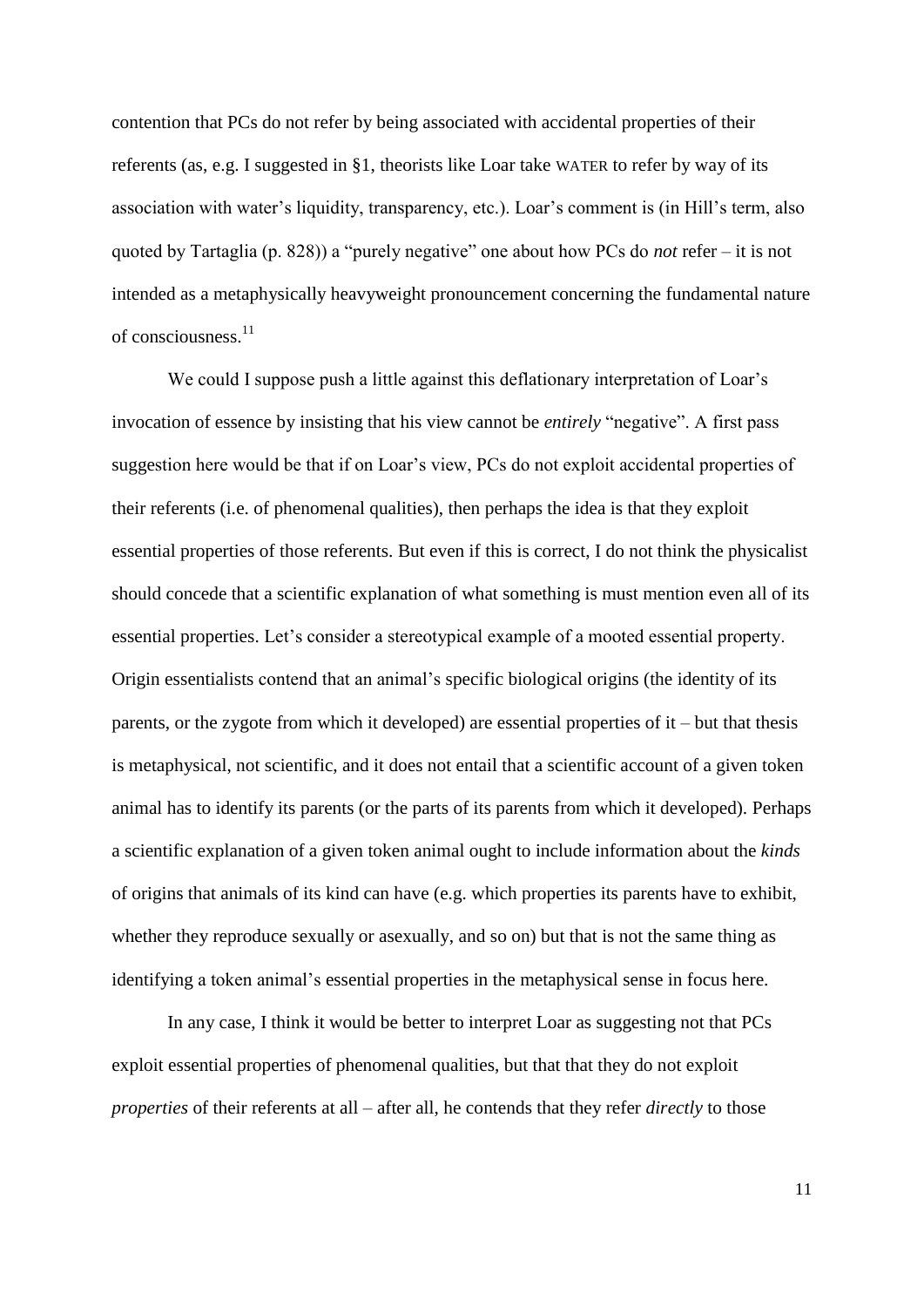referents – i.e. to phenomenal qualities. I suggest that his talk of PCs' relations to essences is not intended to suggest anything more metaphysically substantial than this.

As philosophers we can of course continue to do substantial metaphysics, e.g. to address questions about essences; and it would be interesting to bring recent developments in this area of metaphysics to bear on phenomenal qualities. A good example is the contention by Kit Fine (1994, 1995) and others that the familiar *modal* characterization of essential properties – as properties that an entity could not lack – is too course-grained to capture the notion we ought to be interested in. For an indication of what they have in mind, consider the set whose only member is the individual man, Socrates. It is plausible that having Socrates as its sole member constitutes the *essence* of this set (though indeed, it is also a property which the set could not lack). On the other hand, the man, Socrates could not lack the property of being the sole member of that set, but it does not seem right to say that being the sole member of that set constitutes Socrates's essence. Fine and his followers suggest that for the finergrained, hyperintensional notion we need, we should look to the notion of "ground" or "metaphysical explanation": even though they are necessarily co-incident, the set is *grounded* in the man, and not visa-versa: the existence or identity of the man *metaphysically explains* that of the set, and not vice-versa. In this vein we might wonder whether what PCs express correspond to the essences of phenomenal qualities in either of these senses: i.e. whether they conceive features of phenomenal qualities that those phenomenal qualities could not lack, or whether they somehow express essences in the Finean, finer-grained hyperintensional sense. These are interesting metaphysical and semantical issues which I cannot begin to settle here,<sup>12</sup> but however they turn out, it would still I think be a mistake to assume that the disclosure of these essences is a *scientific* enterprise. Just as, I argued above, origin essentialism does not entail that a given animal's parents must feature in a scientific characterization of it, the contention that phenomenal qualities have essences in either of the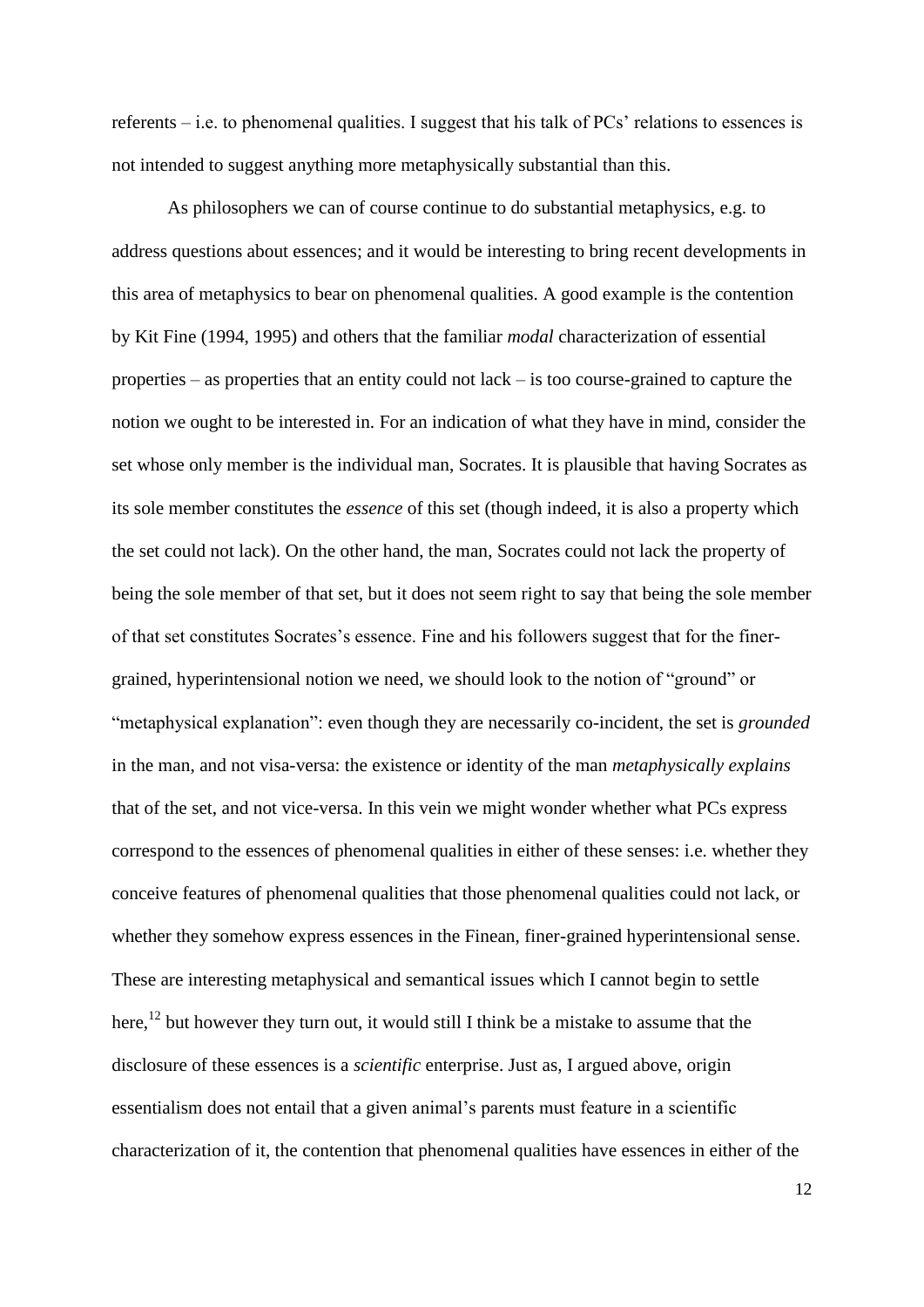senses just mentioned would not entail that a scientific characterization of them would have to invoke those essences.

Let me put this another way. I have been arguing that if the concept, INTROSPECTIVE APPEARANCE is not a "physical concept" – not the kind of concept that features in scientific explanations – then a scientific explanation of "what n is" should not be expected to mention that n is an introspective appearance, even if being an introspective appearance is essential to n. It does not follow from this that a *complete* characterization of n could fail to mention that it is an introspective appearance. In the final sentences of the section in which he presents the argument I've been considering, Tartaglia slips form talk of "scientific" explanation to talk of "complete" (p. 831) description/explanation, so perhaps this what he has in mind. However at this point the physicalist should simply bite the bullet, and insist that her physicalism is the thesis that everything is physical, and not the stronger thesis that physics can explain everything on its own. From this perspective she can concede that a *complete* characterization of an introspective appearance would have to mention that it is an introspective appearance; however if as we have been assuming, INTROSPECTIVE APPEARANCE is not a "physical concept", then that part of the characterization would be a detour into an area of enquiry that is not science: e.g. (as my own diversion into essentialism above might be taken to suggest) it would be a detour into metaphysics. It's worth noting that some physicalists (e.g. Melynk 2003) characterize their position as the view that everything is explainable or describable by physics rather than as the claim that everything is physical, and this move would perhaps not be open to those physicalists. But to assume that this is not the position of the PC theorists I have been considering here is not *ad hoc*: one of the merits which those theorists explicitly claim for their theory is that it accounts for the fact that science cannot explain why experiences exhibit their phenomenal qualities (even though those qualities are physical).<sup>13</sup>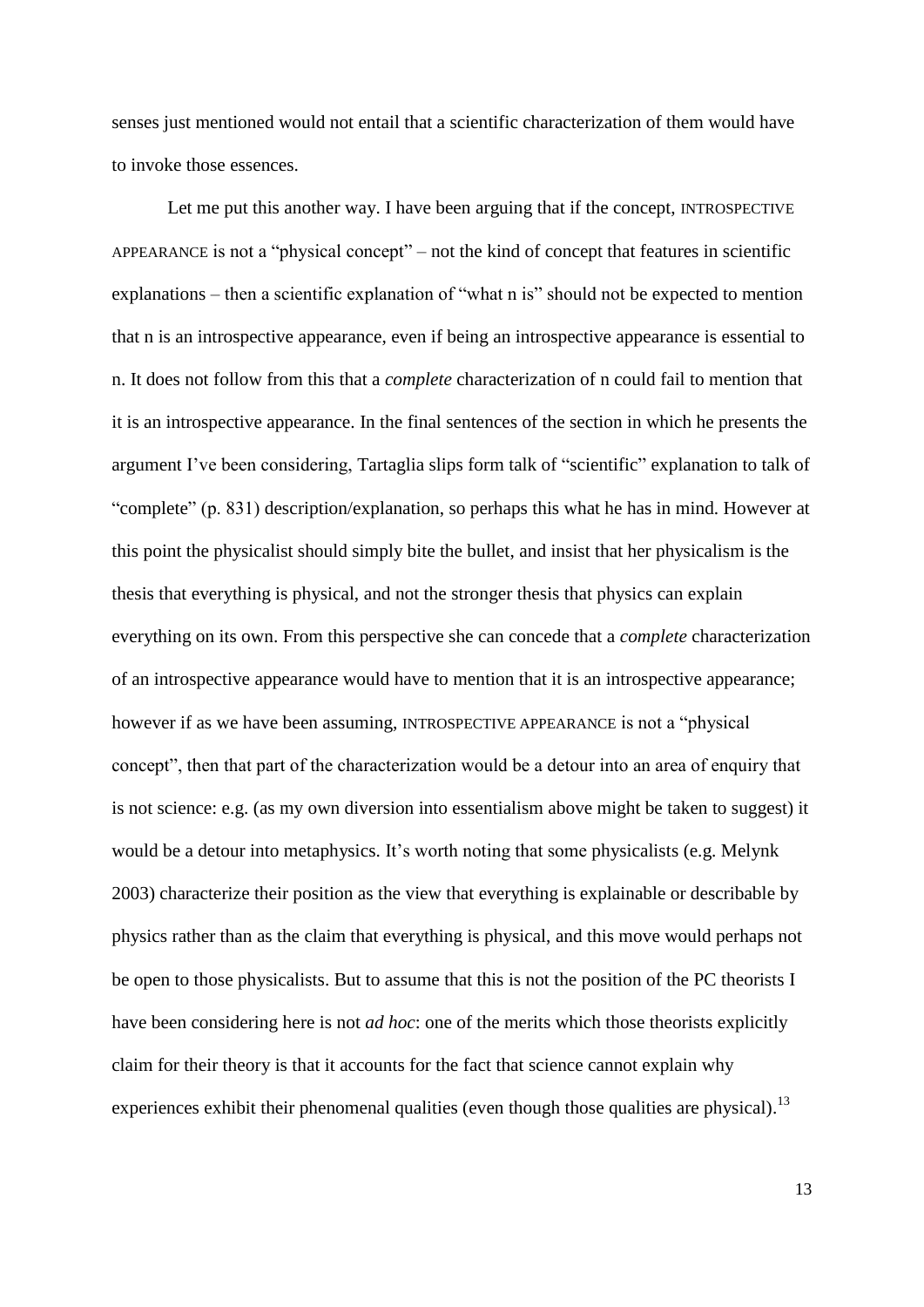#### *3. Tartaglia's Other Argument, and the PC-Theorists' Diagnostic Project*

Tartaglia's other argument for his misrepresentation thesis emerges from reflection on the contemporary physicalists' view that a subject might unwittingly have two co-referring but conceptually independent concepts of a given phenomenal/physical property. Thus e.g. if we assume that pain is the neurophysiological (perhaps functional) property, n, we can think of these physicalists as contending that a person — let's call her Alice — might have a PC of how it is for her to be in pain, and also an priori independent "physical concept" of n, which she uses when thinking about neurophysiology (as such), and that she might possess each of these concepts without realizing that they co-refer. Tartaglia concedes that a thinker might in certain cases entertain co-referring yet a priori independent concepts without realizing that they co-refer, but he insists that someone who did so in the phenomenal case in the way proposed by PC theorists would be "in error" (p. 824) in a way that would suggest that her PCs misrepresented their referents. "Concepts represent, so if there is no distinction in the properties of the represented referent to account for a distinction of a priori independent concepts, the distinction seems like nothing more than cognitive clutter" (p. 824).

I do not think we should diagnose misrepresentation or cognitive disorganization here. To fix ideas, we might compare the idea of distinct but co-referring concepts with a familiar one with which it obviously resonates – Frege's notion of distinct senses determining a common referent. Frege's point is not to diagnose a *defect* in our cognitive machinery (which might be corrected by somehow collapsing the distinction between sense and referent). Rather, it is to make sense of the idea that representations are perspectival – the idea that things can be thought about in different ways. Of course we can explain many familiar examples of this in terms of thinkers' sensitivities to distinct properties of referents – distinct concepts of Venus exploiting its celestial position in the evening versus its celestial position in the morning, for example – and to be sure, that particular kind of explanation is not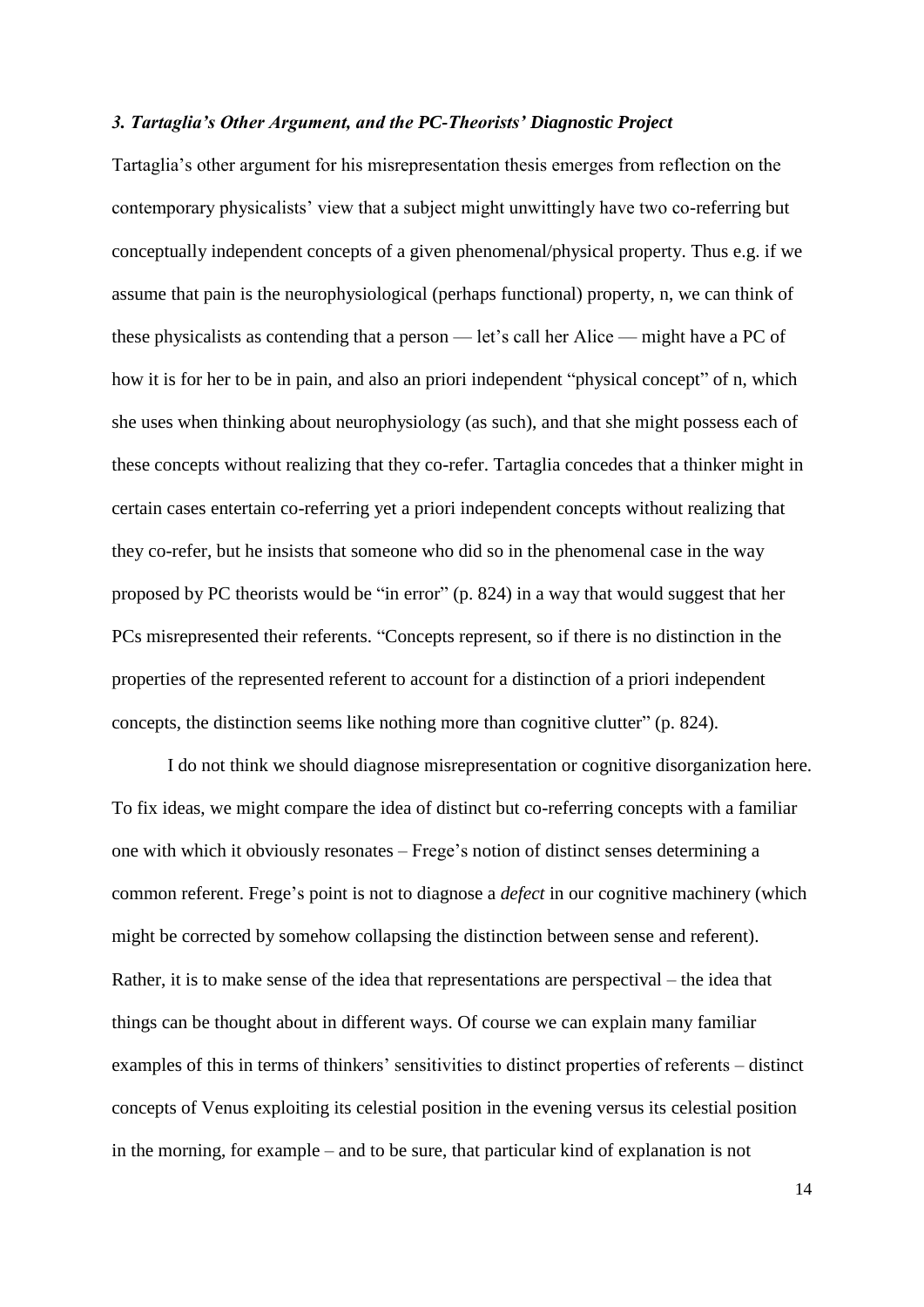available here. But advocates of PCs offer an alternative explanation of cases like that of Alice: PCs do not exploit (accidental) *properties* of the phenomenal qualities that are their referents – they refer directly, exploiting the phenomenal qualities themselves.

Indeed, when we look more closely at the specific case of Alice, it is hard to find evidence of misrepresentation. Certainly, if what it's like to be in pain is n, then Alice lacks a true belief (i.e. the one she could express with the sentence, 'what it's like to be in pain is n') but this is *ignorance*, not error. Of course she might form the belief that what it's like to be in pain is *not* n, or even that it's not any physical or functional property. She would then have a false belief, which is I suppose a way to be "in error"; but there are two things we can note immediately in mitigation. First, either of these might be perfectly reasonable things for her to believe, given her overall evidence – given that as we have observed, conscious experiences do not *per se* provide evidence of their physical/functional natures. Second, and relatedly, even if it would be a kind of error for her to believe falsely that what it's like to be in pain is not n, it is far from clear why we should agree that this false belief would be engendered by a defect in the *concepts* involved, rather than, e.g. a deficit in her knowledge of neurophysiology or a mistaken assessment of the philosophical arguments for and against physicalism in the philosophy of mind.

By way of an analogy, Tartaglia discusses a variation of Kripke's (1979) 'Paderewski' example which is considered by Block (2007). Here, a subject associates the name 'Paderewski' with two distinct sets of properties of a single man, and so mistakenly believes himself to be speaking and thinking about two distinct men. Over time he forgets about the properties, and so even if his concepts of Paderewski were once connected, they come to be conceptually independent. Tartaglia regards this as another case of error – analogous to the pain/n case — but once again, it is not clear why we should agree with him. Certainly this latter subject lacks some true beliefs (e.g. one he could express with the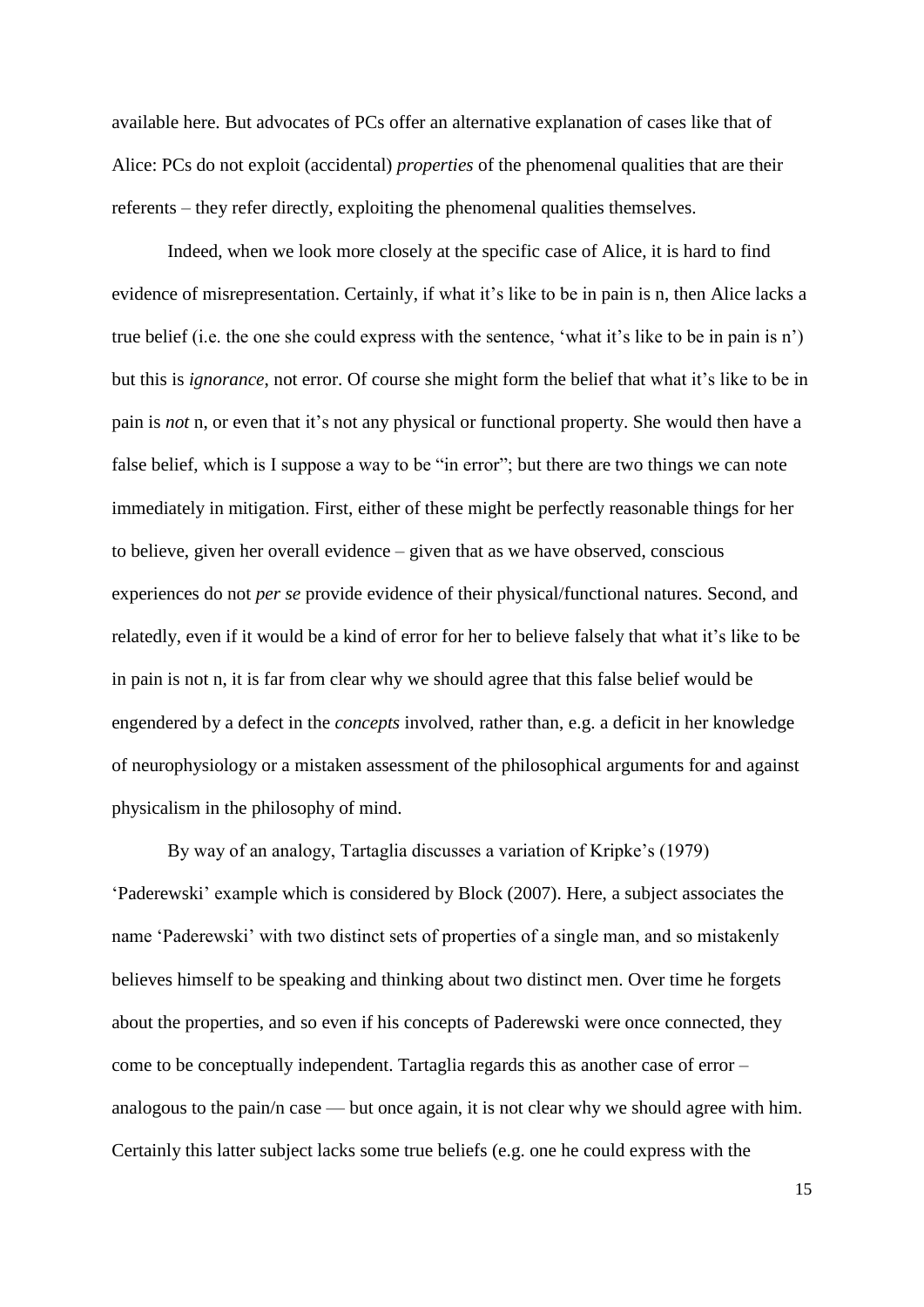sentence 'Paderewski is Paderewski') and he has some false beliefs (e.g. ones he would express with, 'Paderewski is not Paderewski', 'I know of two people called "Paderewski"' etc.) but this all seems perfectly reasonable in the circumstances: his beliefs fit his evidence. And (most importantly) it does not seem plausible that either of his Paderewski concepts *misrepresents* its referent. If either one misrepresents, why not the other?

I have been arguing against Tartaglia's contention that a subject like Alice would be "in error" in a sense that supports his thesis that PCs misrepresent, and in the course of my argument above I suggested that even if a given PC refers directly to a certain physical/functional property, a subject's false belief that there are two distinct properties here might nonetheless fit her overall evidence. It's important to emphasize that I do not mean here to suggest any concession to Tartaglia's view that PCs present their referents as nonphysical. To be sure, if they did so, that would be a way for a subject to have evidence that the properties are distinct; but my claim is once again rather that PCs are metaphysically *neutral*. As I argued in the previous section, their contents confer evidence neither for nor against the physicalist identifications at issue.

Towards the end of the section of his paper in which Tartaglia makes the argument for the misrepresentation thesis that I have been assessing in this section, he notes that certain PC theorists maintain that the distinctive characteristics of PCs help to explain *why physicalism is hard to believe*. One might take this as suggestive of the idea that PCs confer evidence against physicalism, and so as indicative of a discrepancy between the views of those PC theorists and the line I have taken here.

However, this would be an exaggeration. It's true that some advocates of PCs invoke the concepts' mooted special characteristics not only (as we saw in §1) to rebut antiphysicalist arguments, but also to prosecute what I have elsewhere (MS b) distinguished as a separate "diagnostic project" of explaining why physicalism about consciousness is difficult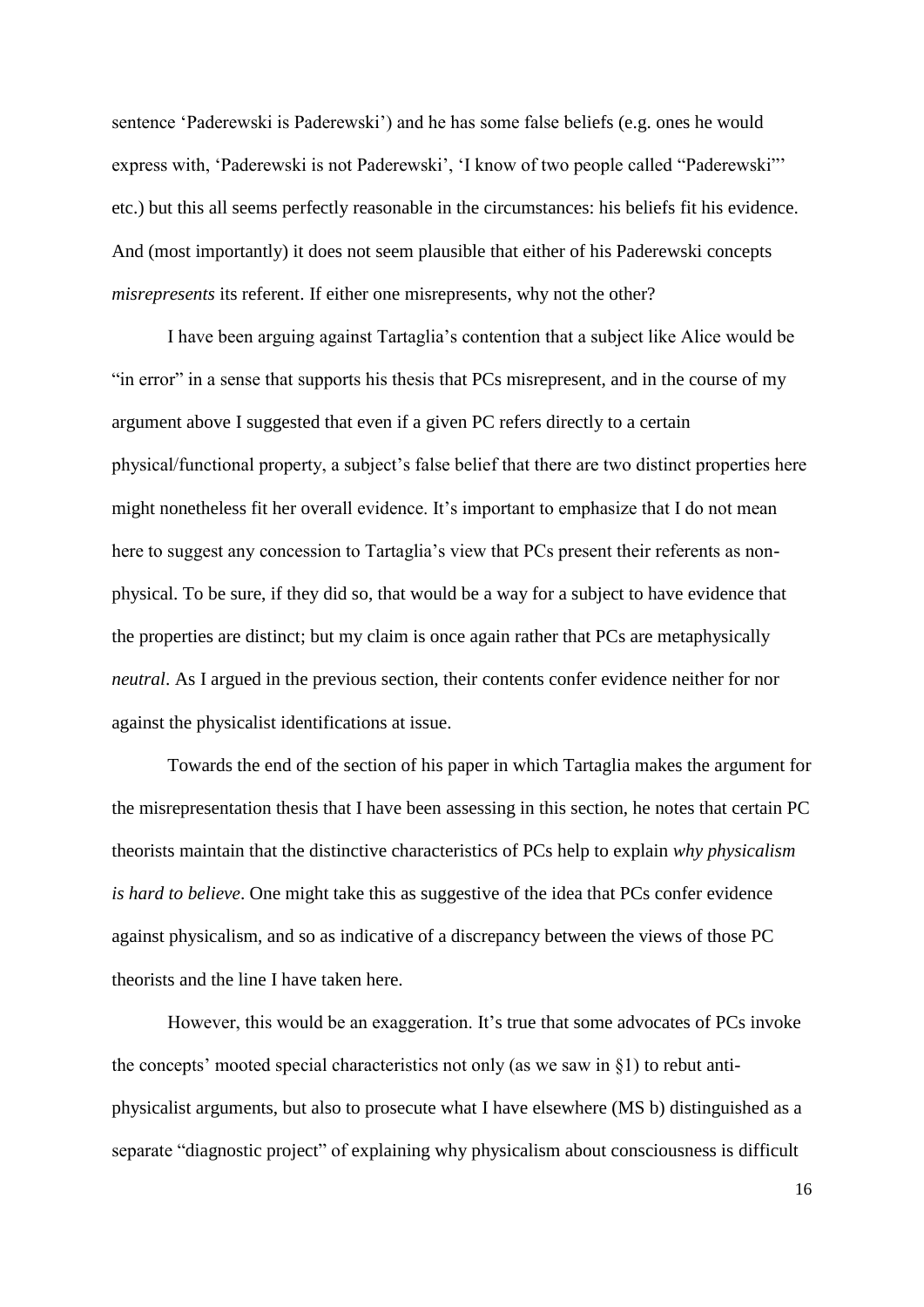to believe (even for philosophers who are convinced on theoretical grounds that it is true). Papineau (1993; 2002, Ch. 6; 2007) is the most prominent proponent of this, though he credits Loar (1990/97, p. 605) with a version of the same idea. His ambition is to explain why a peculiar feature of PCs makes it hard for subjects to that physicalism is true, but that the reasoning this involves exhibits a certain distinctive kind of fallacy. It would be an overstatement, I think, to describe this as a concession that the contents of PCs confer evidence against physicalism.

Papineau's (and Loar's) diagnostic proposal is built on an intriguing consequence of the particular accounts of PCs which they defend. This consequence is that there is a phenomenal dimension to the act of deploying a PC in thought – it is, phenomenally, *like* having an experience of the kind one is thinking about. Papineau suggests that PCs literally "quote" (or "use") instances of phenomenal properties to refer to (i.e. "mention") those properties. He considers a subject who entertains a proposition such as the one Alice might express with the words, 'what pain is like is  $n'$  – where we suppose that in doing so she deploys both a PC, WHAT PAIN IS LIKE, and the physical concept, N. His view is that the way in which the first of these conceptual deployments exhibits a phenomenal dimension while the second does not makes it hard for such a thinker to believe that she is thinking about a single property, because it leads her to commit a kind of use/mention fallacy. Concepts like N do not *use* a phenomenal quality to refer, so in contrast to PCs they seem to "'leave out' the experience at issue" (Papineau 2002, p. 170). But it's a fallacy: the fact that physical concepts do not use phenomenal qualities to refer to phenomenal qualities does not imply that they cannot refer to them. Notice that Papineau's diagnosis turns on a *negative* claim: physical concepts appear to "leave something out" because of a way in which they do *not* refer. The diagnosis is not the *positive* claim PCs somehow present their referents as non-physical.<sup>14</sup>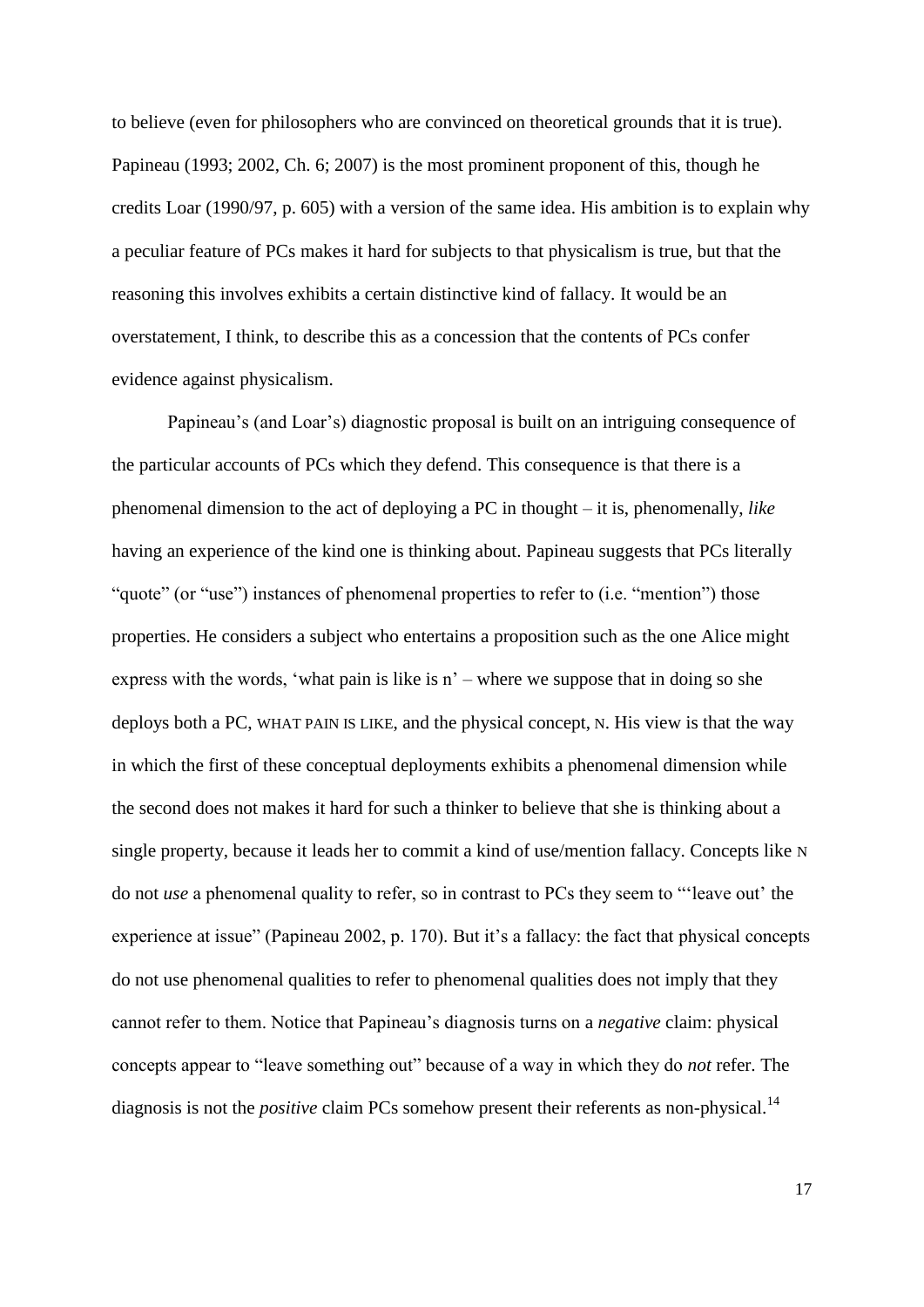## *4. Conclusion*

**.** 

The idea that introspection delivers direct awareness of phenomenal qualities seems all too naturally to suggest that if those qualities are physical, then they ought to appear as such to introspectors. Tartaglia provides a valuable and instructive development of this idea, and his historical perspective on the matter makes his case especially interesting. However, as I hope to have established in this note, his arguments are informed by misunderstandings of the contemporary physicalists' conception of phenomenal concepts. If PC theorists take sufficient care to distinguish the metaphysical, epistemic and semantic components of their position, they can retain the entitlement to a contention that seems perfectly natural in any case: that physicalism is a doctrine of theoretical metaphysics that is neither confirmed nor disconfirmed by phenomenal experience itself.<sup>15</sup>

<sup>&</sup>lt;sup>1</sup> All unqualified page references are to this paper.

<sup>&</sup>lt;sup>2</sup> Tartaglia is thinking in particular of the "identity theorists" U.T. Place (1956) and J.J.C. Smart (1959).

 $3$  I write "in effect" because this interpretation of the 1950s theory as a version of functionalism is somewhat charitable. E.g. the programme of providing "topic neutral" analyses of sensation terms which Smart (1959) proposed is not explicitly functionalist, though he later came to endorse a functionalist gloss. (See e.g. his  $(2012)$ .)

<sup>4</sup> Here Tartaglia and I are thinking of, e.g. Loar (1990/97), Hill (1997), Tye (1999) and Papineau (1993, 2002, 2007).

<sup>&</sup>lt;sup>5</sup> This is of course consistent with the orthodox Kripean insistence that these features do not constitute the meaning of the term 'water' or indeed, the content of the concept, WATER.

 $7$  For more on the difficulties that arise here, see Papineau (2007, pp. 120-3).

 $8$  If for the sake of argument we were to grant to Tartaglia his conception of complex concepts of this kind, his suggestion that they misrepresent their referents comes to look more like the contention that some of their components *have no* referents. And if that's right, his view is closer to eliminative materialism (a view sometimes attributed to Richard Rorty (1965) – the most historicist of the historicist philosophers from whom Tartaglia (p. 820) draws influence) than the kind of "reformed" physicalism his remarks suggest.

<sup>&</sup>lt;sup>9</sup> Given his enthusiasm for historicism in the philosophy of mind, Tartaglia strikes me as recklessly ahistoricist about the theoretical concepts, PHYSICAL PROPERTY and NON-PHYSICAL PROPERTY.

<sup>10</sup> Tartaglia's mention early in this passage of the *concept* of c-fiber stimulation is I think a mistake, which we can charitably overlook. The contention that Tartaglia claims is incompatible with physicalism – that c-fiber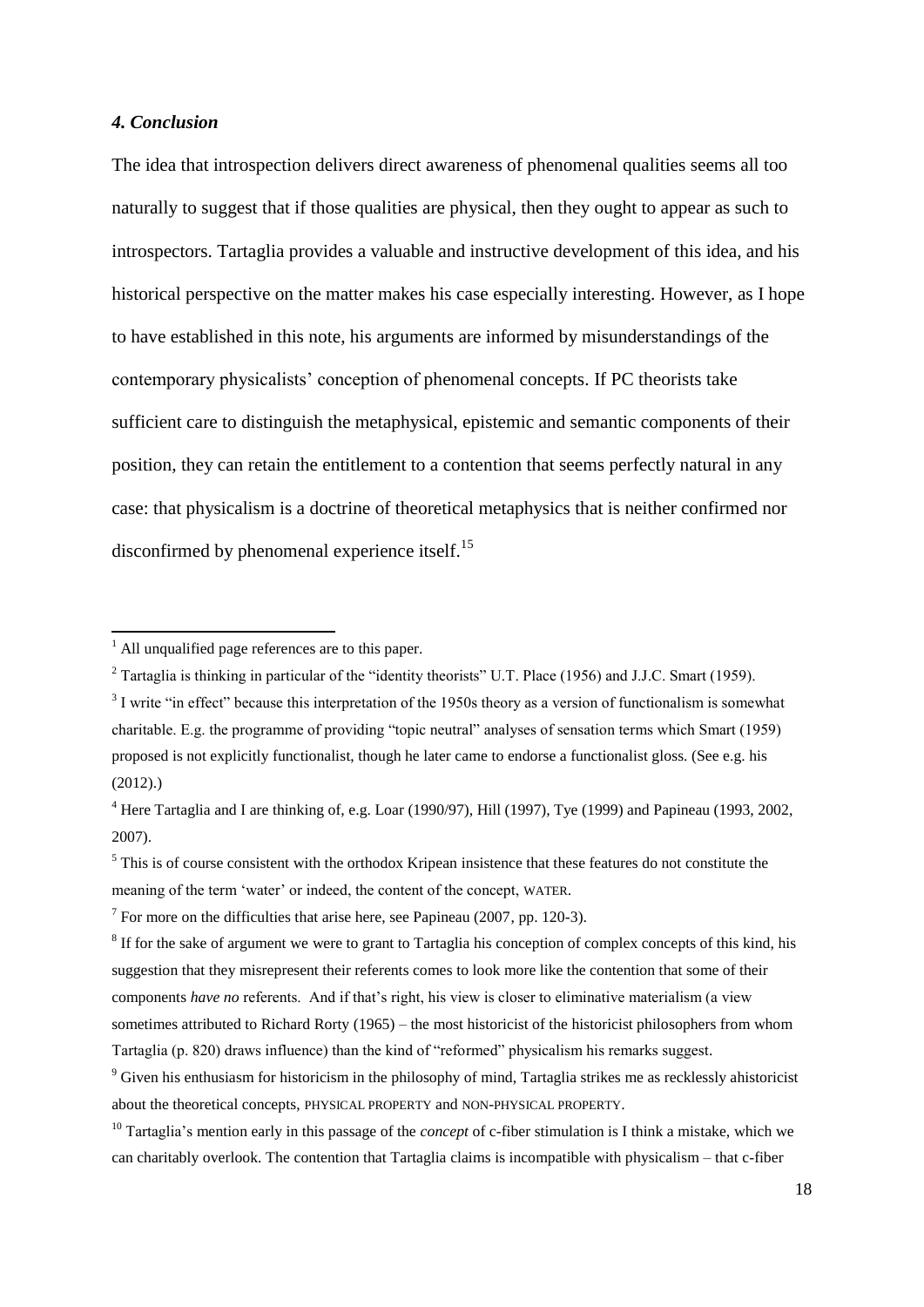stimulation is an introspective appearance – is a contention not about a concept, but about a concept's referent. A physicalist of the kind we are considering here would insist that the alleged fact that a scientist's *concept* of cfibre stimulation does not represent that property as involving introspective appearance does not imply that the property does not involve introspective appearance. (As I said, I shall assume that this is a mere mistake on Tartaglia's part, but it is worrying that he repeats it on the next page: "[...] within a physicalist framework, there can be no difference between c-fiber stimulation and the introspective appearance of c-fiber stimulation. However, we already know there is a difference because the physical concept does not represent the property as an introspective appearance." (p. 830))

 $11$  Goff (2011, pp. 198-9) makes a similar interpretative point about Loar's remark, albeit in a different dialectical context (for more on which see §1 above).

 $12$  Presumably Tartaglia could not endorse the idea that PCs correspond to essences of phenomenal qualities in either of these senses, since his position is that there are no such qualities. He might, I suppose, maintain that they *purport* to do so.

 $<sup>13</sup>$  In this section Tartagia also touches on a version of physicalism he associates with Nagel and G. Strawson,</sup> according to which "our [scientific] understanding of physical nature [and of particular physical properties] is currently inadequate" (p. 827) because it cannot accommodate consciousness; so to do so, these concepts will need to be revised. He regards this as an alternative to the position of the PC theorists but rejects it on the somewhat telegraphic grounds that it "mystiffies] physicalism with consciousness" rather than "demystify[ing] consciousness with physicalism". The moral I have derived is not intended to be a version of this. First, the position I have represented is a version of the PC theorists' view, not an alternative to it; second, as I understand it, the theory Tartaglia is alluding to anticipates that once our physical concepts have been suitably revised we shall be in a position to explain consciousness scientifically, whereas the theory I am representing says that to explain consciousness we need to do metaphysics (and semantics etc.) as well as science.

<sup>14</sup> Tartaglia interprets this strand in these philosophers' work as a contention that "dualist intuitions are hard wired" (p. 825), and he complains that this is something we should be reluctant to accept, since Cartesian dualism is a relatively recent innovation of modern Western philosophy. I agree with him that we should resist the idea that dualist intuitions are hard wired, but as I hope to have demonstrated above, this is not the diagnostic proposal we find in the work Papineau and others. (Note that I've been defending Papineau here for argument's sake only. As it happens, I'm sceptical both about the efficacy of his diagnosis (see my (MS b)), and also about accuracy of the particular accounts of PCs on which it is based (see my MS a).)

<sup>15</sup> For help with this piece I am especially grateful to James Tartaglia, with whom I have been discussing these issues for years. I am very grateful too to Naomi Thompson and an anonymous referee for *Philosophical Papers*.

#### **References**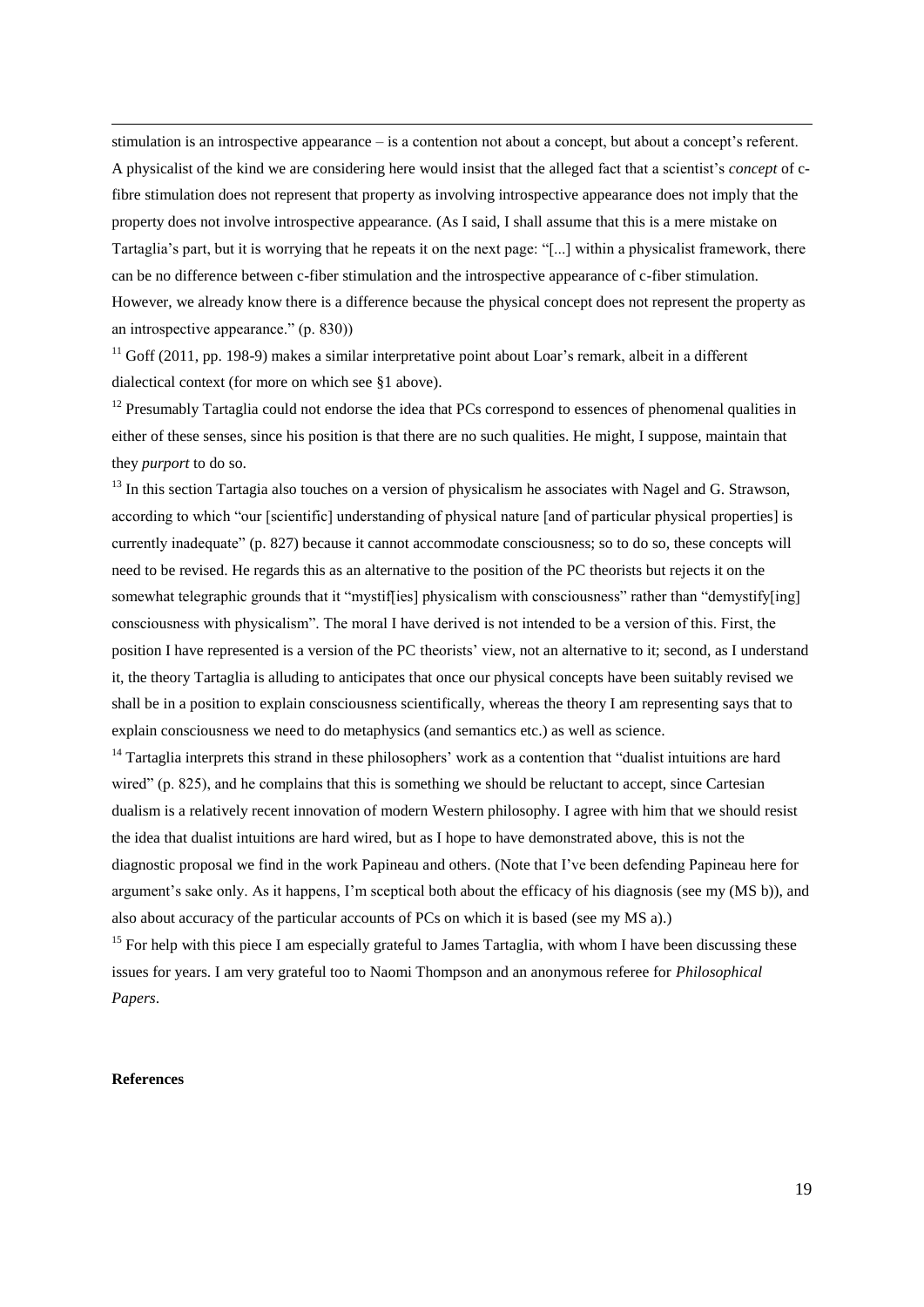- Block, N., 2006: Max Black's Objection to Mind-Body Identity, in T. Alter & S. Walter (eds.) *Phenomenal Concepts and Phenomenal Knowledge: New Essays on Consciousness and Physicalism*, Oxford: Oxford University Press.
- Byrne, D., MS a: Phenomenal Senses.

- Byrne, D., MS b: Phenomenal Justification and the Intuition of Distinctness.
- Fine, K., 1994: Essence and Modality: The Second Philosophical Perspectives Lecture, *Philosophical Perspectives,* Vol. 8, Logic and Language, pp. 1-16.
- Fine, K., 1995: Senses of Essence, in Sinnott-Armstrong, W, D. Raffman & N. Asher, *Modality, Morality and Belief: Essays in Honour of Ruth Barcan Marcus*, Cambridge: Cambridge University Press.
- Goff, P., 2011: A Posteriori Physicalists Get Our Phenomenal Concepts Wrong, *Australasian Journal of Philosophy,* 89(2), pp. 191-209.
- Hill, C., 1997: Imaginability, Conceivability, Possibility and the Mind-Body Problem, *Philosophical Studies*, 87, pp. 61-85.
- Jackson, F., 1982: 'Epiphenomenal Qualia', *Philosophical Quarterly* 32: 127-136.
- Kripke, S., 1979: A Puzzle About Belief, in A. Margalit (ed.) *Meaning and Use*, Dordrecht and Boston: Reidel.
- Kripke, S., 1980: *Naming and Necessity*, Oxford: Blackwell.
- Loar, B., 1990/7: Phenomenal States (revised version), in N. Block, O. Flanagan & G. Güzeldere (eds.) *The Nature of Consciousness: Philosophical Debates*, Cambridge, Mass.: MIT Press.
- Melynk, A., 2003: *A Physicalist Manifesto: Thoroughly Modern Materialism*, Cambridge: Cambridge University Press.
- Nida-Rümelin, M, 2007: Grasping Phenomenal Properties, in T. Alter & S. Walter (eds.) *Phenomenal Concepts and Phenomenal Knowledge: New Essays on Consciousness and Physicalism*, Oxford: Oxford University Press.
- Papineau, D., 1993: Physicalism, Consciousness and the Antipathetic Fallacy, *Australasian Journal of Philosophy,* 71.
- Papineau, D., 2002: *Thinking About Consciousness*, Oxford: Oxford University Press.
- Papineau, D., 2007: Phenomenal and Perceptual Concepts, in T. Alter & S. Walter (eds.) *Phenomenal Concepts and Phenomenal Knowledge: New Essays on Consciousness and Physicalism*, Oxford: Oxford University Press.
- Place, U.T., 1956: Is Consciousness a Brain Process, *British Journal of Psychology* 47, pp. 44-50.